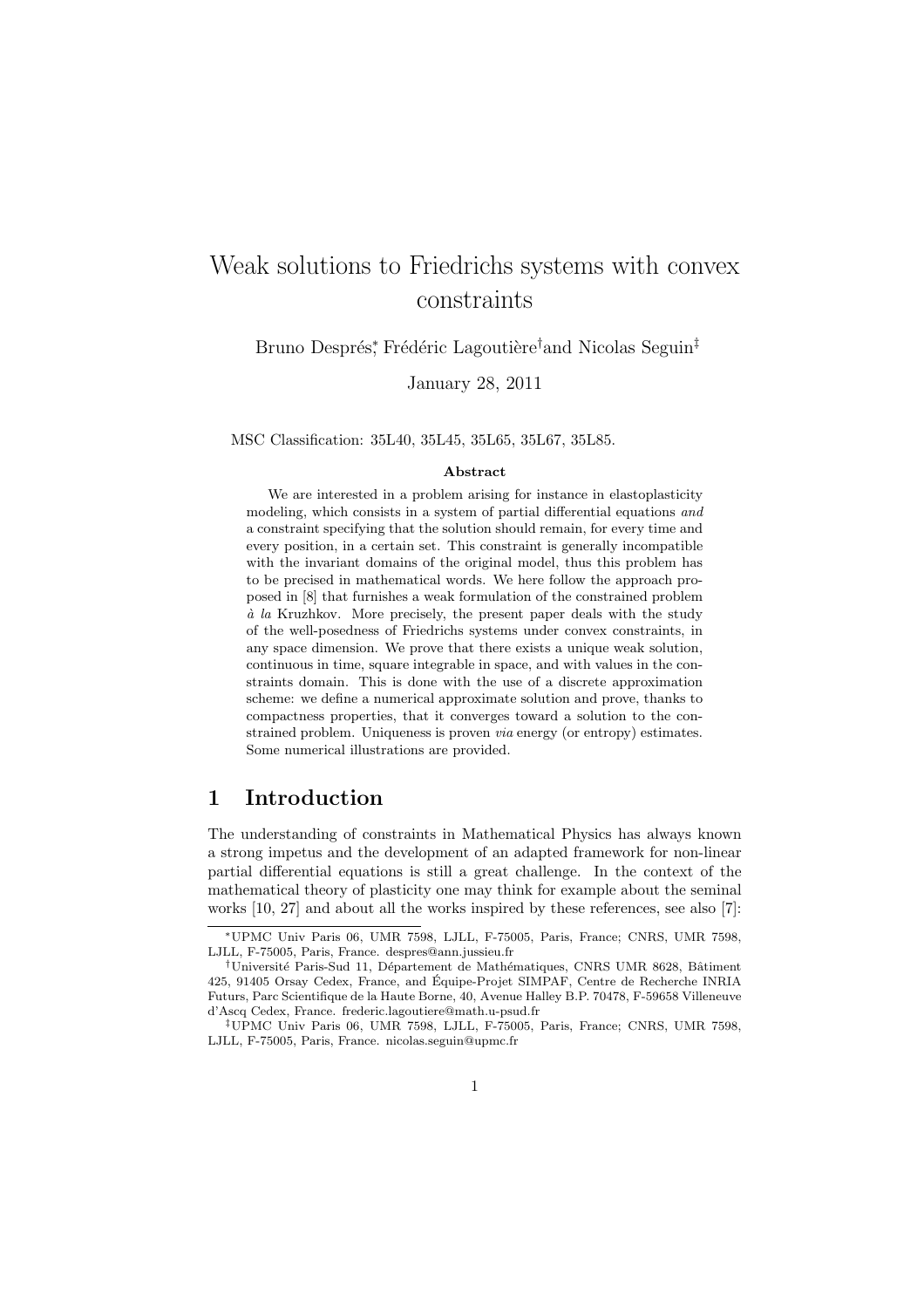to our knowledge, this approach is variational by nature and restricted to smooth solutions or at least to solutions which are differentiable with respect to the time variable. Motivated by applications in compressible plasticity with shocks, thus leading to discontinuous solutions (one may find references in [15, 3, 8, 23]), we aim at developing a mathematical framework for constrained weak solutions of hyperbolic equations [17, 25]. When the constraint is saturated the reduced equation is no-linear and non-conservative in most cases. It means that the definition of weak solutions may be incompatible with the non-uniqueness of solutions which is a characteristic of shock solutions for non-conservative formulations [18, 19, 20, 1]. It is possible to add hypotheses of maximal dissipation to make a selection between all possible generalized solutions, see [15, 24, 6] and references therein: however one may consider this approach as somewhat artificial in our context.

In this work we study Friedrichs systems which are linear equations, endowed with a non-linear constraint. Our main result, theorem 3 at the end of this preliminary section, states that Friedrichs systems with a general convex constraint admit weak solutions, and that these solutions are unique. The key of the proof is a new weak formulation of the problem. The discussion of discontinuous weak solutions can be made on the basis of the weak Rankine Hugoniot relation, which is an algebraic relation deduced from the weak formulation, see theorem 20. Roughly speaking, if  $K$ , the convex set of admissible states, is non-empty, then the non-conservative equations (that one can write for constrained solutions on the boundary of  $K$ ) cannot develop "exotic" nonconservative shocks. It is therefore neither necessary to rely on the theory of non-conservative products [18, 19, 20] nor on a maximal dissipation principle to study weak solutions for constrained Friedrichs systems.

We consider the Cauchy problem

$$
\begin{cases}\n\partial_t u + \sum_{i=0}^d A_i \partial_{x_i} u = 0, & (t, x) \in \mathbb{R}_+ \times \mathbb{R}^d, \\
u(t, x) \in K, & (t, x) \in \mathbb{R}_+ \times \mathbb{R}^d, \\
u(0, x) = u^0(x), & x \in \mathbb{R}^d,\n\end{cases}
$$
\n(1)

where K is a non-empty closed convex subset of  $\mathbb{R}^n$ , the matrices  $A_i \in \mathcal{M}_n(\mathbb{R})$ are supposed to be symmetric and the unknown is  $u \in \mathbb{R}^n$   $(n, d \in \mathbb{N}^*)$ . Of course the equation above might be incompatible with the request  $u \in K$ , thus this problem has to be modeled first.

It is worth noting that the Cauchy problem is invariant with respect to translations in the space state: consider a solution  $u$  of the Cauchy problem  $(1)$ associated with a convex K and with the initial data  $u^0$ ; then for all constant vector  $U \in \mathbb{R}^n$ ,  $u - U$  is a solution of the Cauchy problem (1) associated with the convex  $K - U$  and with the initial data  $u^0 - U$ . Therefore, we assume all along this paper that

 $0 \in K$ 

without restriction on the results which follow.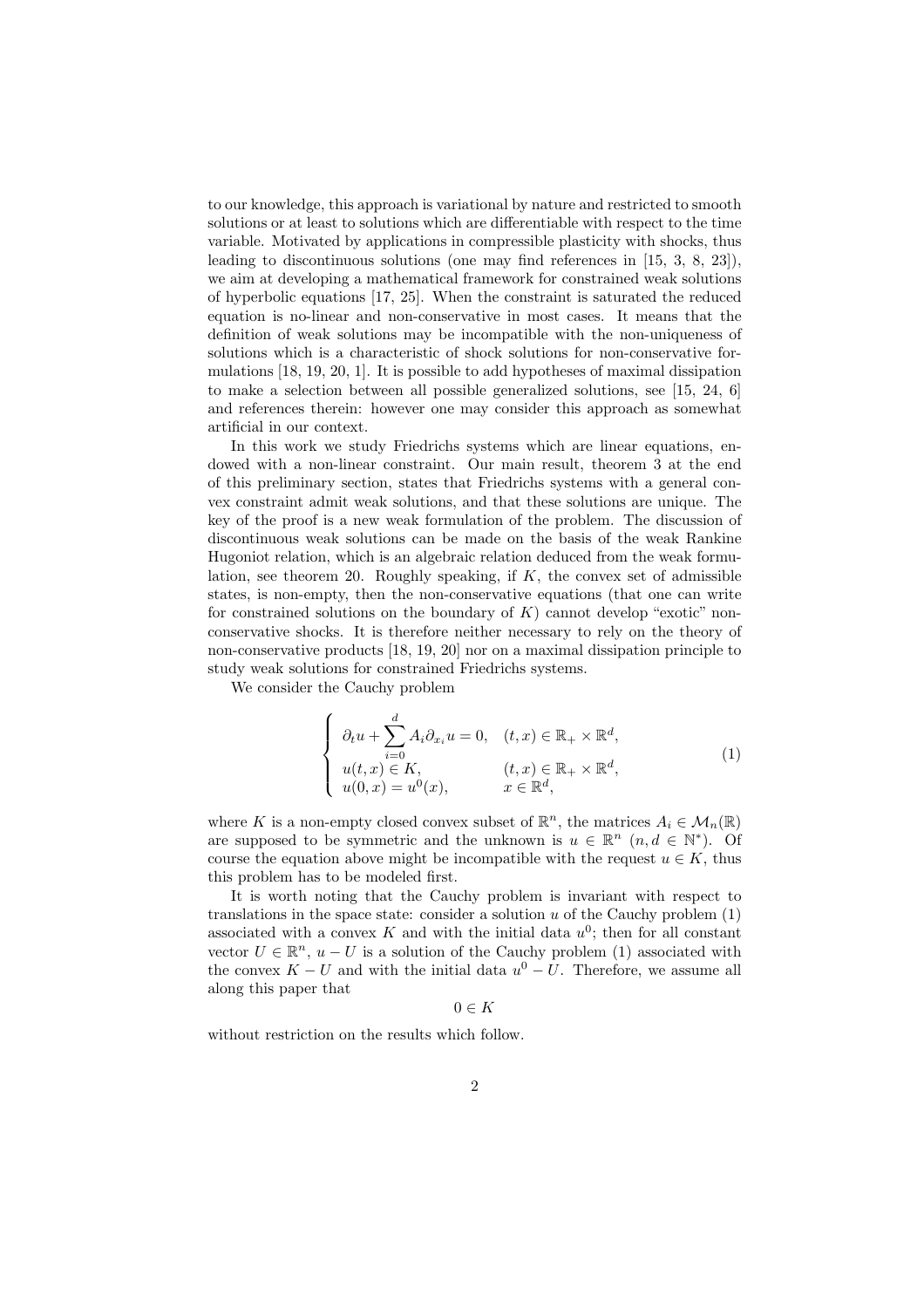In order to approximate the problem (1), it is natural to consider the relaxation system (more details are provided in section 2)

$$
\begin{cases}\n\partial_t u_{\varepsilon} + \sum_{i=0}^d A_i \partial_{x_i} u_{\varepsilon} = \frac{1}{\varepsilon} \left( P_K \left( u_{\varepsilon} \right) - u_{\varepsilon} \right), & (t, x) \in \mathbb{R}_+ \times \mathbb{R}^d, \\
u_{\varepsilon}(0, x) = u^0(x), & x \in \mathbb{R}^d,\n\end{cases}
$$
\n(2)

where the operator  $P_K: \mathbb{R}^n \to K$  is the projection onto K, that is to say

$$
\langle u - v, P_K(u) - v \rangle \ge 0 \quad \forall v \in K,
$$
\n(3)

where  $\langle \cdot, \cdot \rangle$  denotes the Euclidean scalar product of  $\mathbb{R}^n$ . The initial data is assumed to be in  $K$ ,

$$
u^0(x) \in K
$$
 for almost every  $x \in \mathbb{R}^d$ .

If there exists u such that  $u_{\varepsilon} \to u$  almost everywhere when  $\varepsilon \to 0$ , one may expect that u belongs to K since  $P_K u = u$ . Our main objective is to characterize the limit  $u$  (see the appendix for more details on the justification of this limit). Problem (2) can be seen as a simplification of a more general problem arising in many situations, which consists in the characterization of weak solutions of hyperbolic systems of conservation laws with constraints. Since the limit problem may be non-linear, a notion of admissible solution must be given. For this purpose, we add viscous terms in (2) and obtain (noting  $\Delta = \sum_{i=1}^{\tilde{d}} \partial_{x_i}^2$ )

$$
\partial_t u_{\varepsilon,\nu} + \sum_{i=1}^d A_i \partial_{x_i} u_{\varepsilon,\nu} = \frac{1}{\varepsilon} \left( P_K \left( u_{\varepsilon,\nu} \right) - u_{\varepsilon,\nu} \right) + \nu \Delta u_{\varepsilon,\nu}.
$$
 (4)

We will introduce a specific weak formulation of Problem (4). Let  $\kappa \in K$  be a test vector (that is  $\kappa$  is a constant vector independent of the time variable t and of the space variable  $x$ ). Consider a smooth solution of  $(4)$  and take the scalar product with  $u_{\varepsilon,\nu} - \kappa$ . One gets

$$
\partial_{t} \frac{|u_{\varepsilon,\nu}|^{2}}{2} + \sum_{i=1}^{d} \partial_{x_{i}} \frac{\langle u_{\varepsilon,\nu}, A_{i} u_{\varepsilon,\nu} \rangle}{2} - \partial_{t} \langle \kappa, u_{\varepsilon,\nu} \rangle - \partial_{x_{i}} \langle \kappa, A_{i} u_{\varepsilon,\nu} \rangle
$$
  
\n
$$
= \frac{1}{\varepsilon} \langle u_{\varepsilon,\nu} - \kappa, P_{K} (u_{\varepsilon,\nu}) - u_{\varepsilon,\nu} \rangle - \nu \sum_{i=1}^{d} |\partial_{x_{i}} u_{\varepsilon,\nu}|^{2} + \nu \Delta \frac{|u_{\varepsilon,\nu}|^{2}}{2} - \nu \Delta \langle \kappa, u_{\varepsilon,\nu} \rangle
$$
  
\n
$$
\leq \nu \Delta \frac{|u_{\varepsilon,\nu}|^{2}}{2} - \nu \Delta \langle \kappa, u_{\varepsilon,\nu} \rangle.
$$

Let  $T > 0$ , define the space of non-negative smooth test functions with compact support

$$
\mathcal{D}_T^+ = \left\{ \varphi \in \mathcal{C}_0^{\infty} \left( \left[ 0, T \right[ \times \mathbb{R}^n \right), \varphi(t, x) \ge 0 \text{ for all } (t, x) \in \left[ 0, T \right[ \times \mathbb{R}^n \right]. \right\}
$$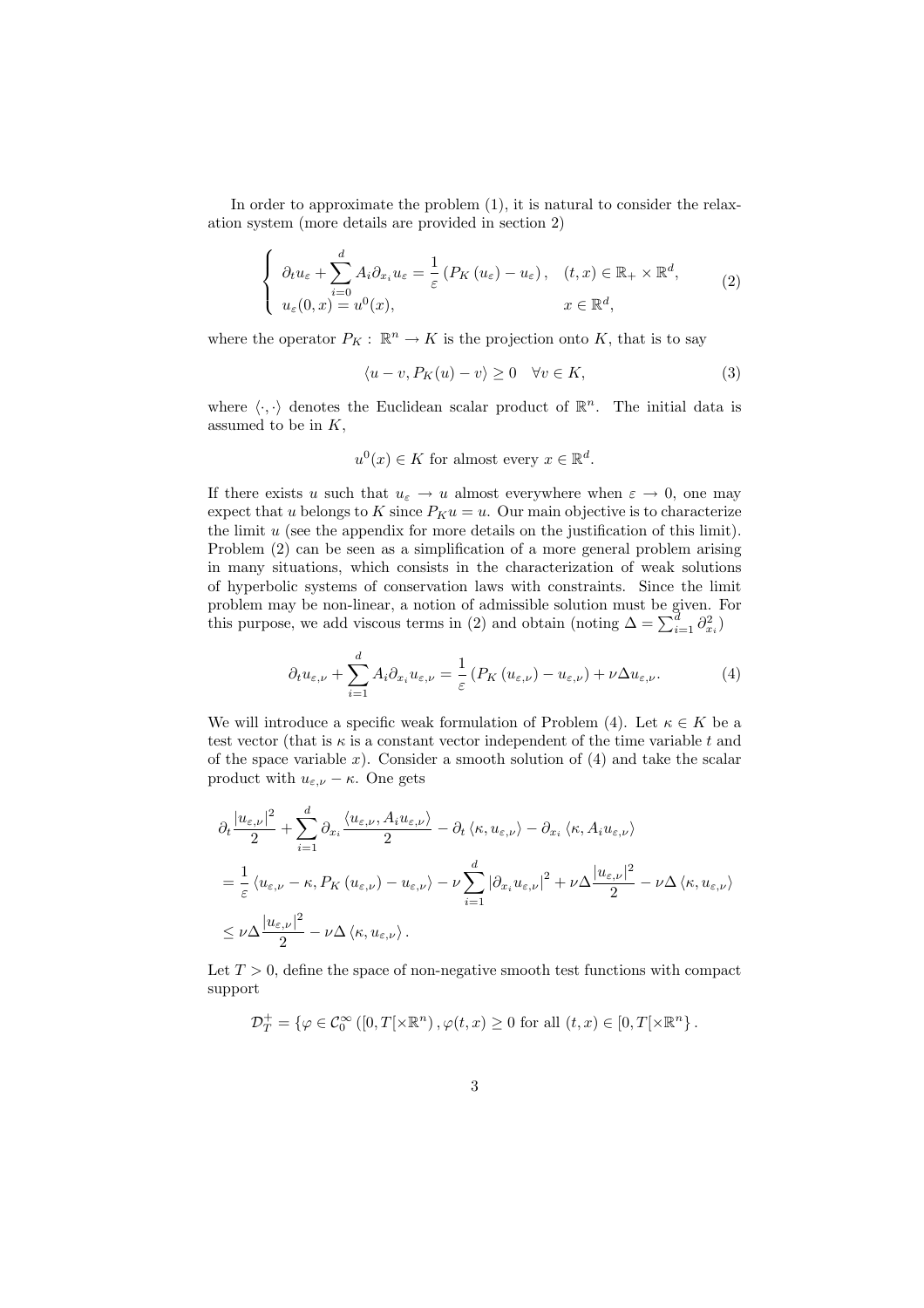Let us emphasize that  $\varphi$  vanishes for  $t = T$  and has compact support in space, but  $x \mapsto \varphi(0,x)$  does not necessarily vanish. Let us multiply the previous inequality by a test function  $\varphi \in \mathcal{D}_T^+$  and integrate over  $[0,T] \times \mathbb{R}^d$ . We get

$$
\int_0^T \int_{\mathbb{R}^d} \left[ \left( \frac{|u_{\varepsilon,\nu}|^2}{2} - \langle \kappa, u_{\varepsilon,\nu} \rangle \right) \partial_t + \sum_{i=1}^d \left( \frac{\langle u_{\varepsilon,\nu}, A_i u_{\varepsilon,\nu} \rangle}{2} - \langle \kappa, A_i u_{\varepsilon,\nu} \rangle \right) \partial_{x_i} \right] \varphi \ dx \ dt + \int_{\mathbb{R}^d} \left( \frac{|u^0|^2}{2} - \langle \kappa, u^0 \rangle \right) \varphi(0, x) \ dx \geq -\nu \int_0^T \int_{\mathbb{R}^d} \left( \frac{|u_{\varepsilon,\nu}|^2}{2} - \langle \kappa, u_{\varepsilon,\nu} \rangle \right) \Delta \varphi \ dx \ dt.
$$

Notation 1. *Throughout this work we will use for the sake of simplicity the* notation  $L^2$  instead of  $(L^2)^n$ , n being the dimension of the unknown vector u. We will also use  $H^1$  instead of  $(H^1)^n$ .

Assume that  $u_{\varepsilon,\nu} \to u$  in  $L^2$  when  $\varepsilon \to 0^+$  and  $\nu \to 0^+$ , then the limit solution  $u$  satisfies the weak formulation

$$
\int_0^T \int_{\mathbb{R}^d} \left[ \left( \frac{|u|^2}{2} - \langle \kappa, u \rangle \right) \partial_t \varphi + \sum_{i=1}^d \left( \frac{\langle u, A_i u \rangle}{2} - \langle \kappa, A_i u \rangle \right) \partial_{x_i} \varphi \right] dx dt
$$

$$
+ \int_{\mathbb{R}^d} \left( \frac{|u^0|^2}{2} - \langle \kappa, u^0 \rangle \right) \varphi^0 dx \ge 0, \quad (5)
$$

for all  $\kappa \in K$  and  $\varphi \in \mathcal{D}_T^+$ . For technical reasons, let us add vanishing terms which are derivatives of  $\kappa$ , multiply by a factor 2 and consider the following (equivalent) characterization:

**Definition 2.** Let  $u^0 \in L^2(\mathbb{R}^d, K)$ . A function u is a weak constrained solution *of* (1) if  $u \in L^2([0,T] \times \mathbb{R}^d, K)$  *and satisfies for every*  $\kappa \in K$  *and*  $\varphi \in \mathcal{D}_T^+$ 

$$
\int_0^T \int_{\mathbb{R}^d} \left[ |u - \kappa|^2 \partial_t \varphi + \sum_{i=1}^d \langle u - \kappa, A_i (u - \kappa) \rangle \partial_{x_i} \varphi \right] dt dx
$$
  
+ 
$$
\int_{\mathbb{R}^d} |u^0 - \kappa|^2 \varphi(0, x) dx \ge 0.
$$
 (6)

The main result of the paper is

**Theorem 3.** Assume that  $u^0 \in L^2(\mathbb{R}^d, K)$ . There exists a unique weak constrained solution  $u \in L^2([0,T] \times \mathbb{R}^d, K)$  *to (1) in the sense of Definition 2. Besides, this solution also belongs to*  $\mathcal{C}([0,T], L^2(\mathbb{R}^d, K))$  *and if we assume that*  $u^0 \in H^1(\mathbb{R}^d, K)$ , then  $u \in L^{\infty}([0, T], H^{\hat{1}}(\mathbb{R}^d, K))$ .

The proof of theorem 3 is based on a generalization of the Kruzhkov entropy technique and the construction of a discrete solution. The uniqueness of weak solutions in  $L^2([0,T] \times \mathbb{R}^d, K)$  is a consequence of lemma 9. The regularity for  $u_0 \in H^1(\mathbb{R}^d, K)$  is a consequence of lemma 10. The main part of the theorem, that is the existence in  $\mathcal{C}([0,T], L^2(\mathbb{R}^d, K))$ , is proven in section 4.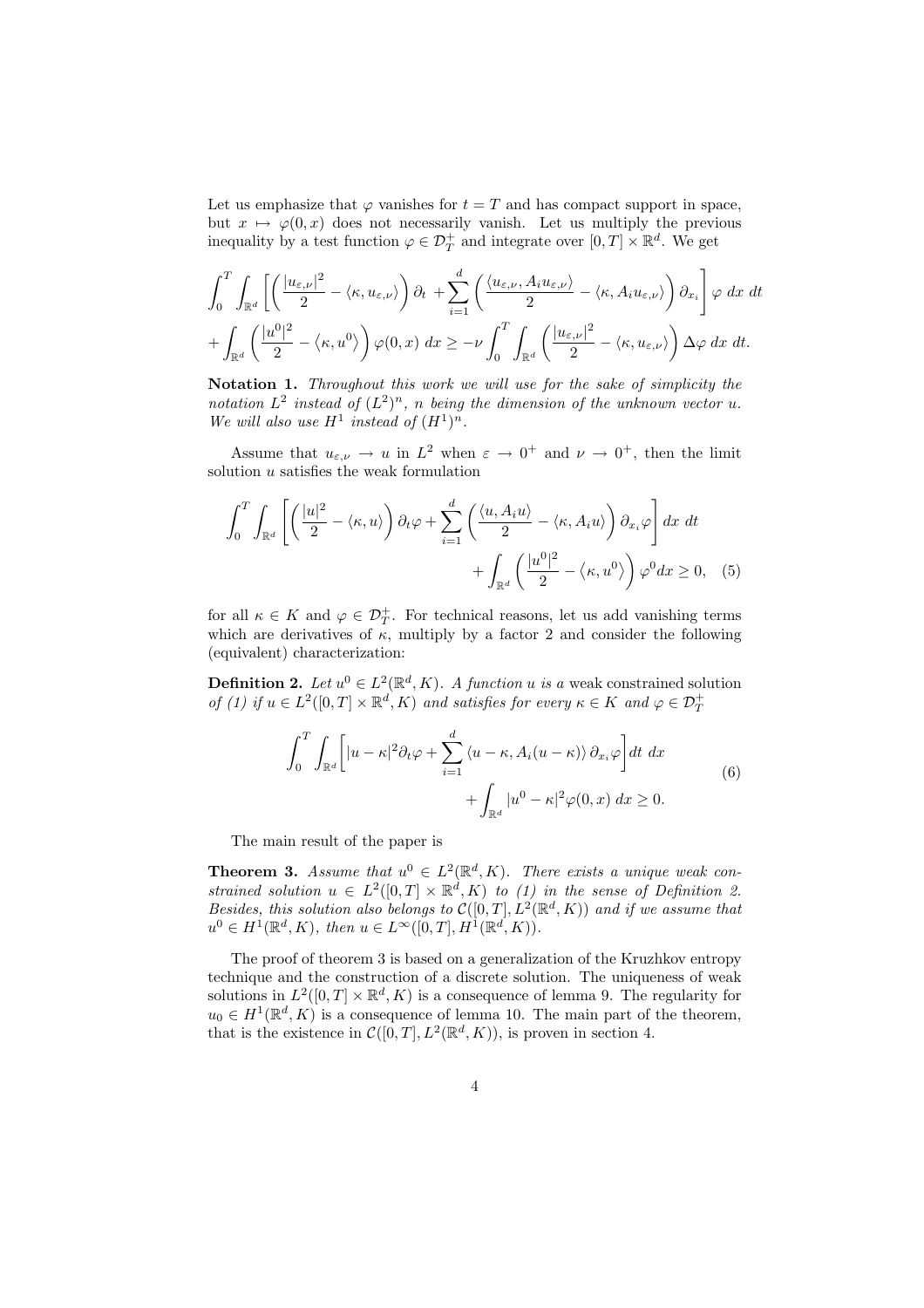This work is organized as follows. In a first section we discuss various examples, some of them arising in material strength modeling. Next, we focus on Friedrichs systems and Problem (1). Uniqueness is proven, by the use of the Kruzhkov's method of doubling of variables [14]. In section 4, a numerical scheme is constructed and passing the to the limit for the associated numerical solution, we prove the existence of at least one weak constrained solution. Then, discontinuous solutions are studied in details, see theorem 20. At the end, we propose two numerical examples. The first one concerns the wave equation with a simple set of constraint while the second one corresponds to the physical situation where shocks propagate in a bar with isotropic strain hardening. In Appendix, the convergence of the relaxation approximation is tackled.

Remark 4. *Several improvements of theorem 3 and of the results which follow should be given but, for the sake of clarity, we have preferred to avoid as much as possible any technical issue. As an example, one could have dropped the*  $$ 

*Concerning the numerical scheme, we have chosen to consider the classical Rusanov scheme on Cartesian meshes with a splitting technique for the constraint. The case of unstructured meshes with a general class of Finite Volume methods is investigated in [29, 13]. However, the mathematical tools are rather different (and more complicated), without providing any interesting feature in our context. That is why we restrict our analysis to the Rusanov scheme on Cartesian meshes. At last, let us remark that the study of the convergence of the solutions of the relaxation approximation* (2) *to the weak constrained solutions is interesting by itself. It is partially discussed in the appendix.*

**Remark 5.** The case of a scalar conservation law, i.e.  $n = 1$ , is trivial since a *convex set in* R *is an interval and the entropy solutions of scalar conservation laws satisfy a maximum principle that guaranties that it remains in the interval.*

### 2 Examples

Many basic or more physical examples fit in the framework studied in this work. We arbitrarily split these examples in two categories. The first category concerns linear wave systems endowed with various constraints. The second category deals with problems that come from non-linear physics.

### 2.1 Wave system plus constraint

Let us consider the system in one space dimension

$$
\begin{cases}\n\partial_t u + \partial_x v = 0, \\
\partial_t v + \partial_x u = 0.\n\end{cases}
$$
\n(7)

In what follows we associate (7) with different types of constraints.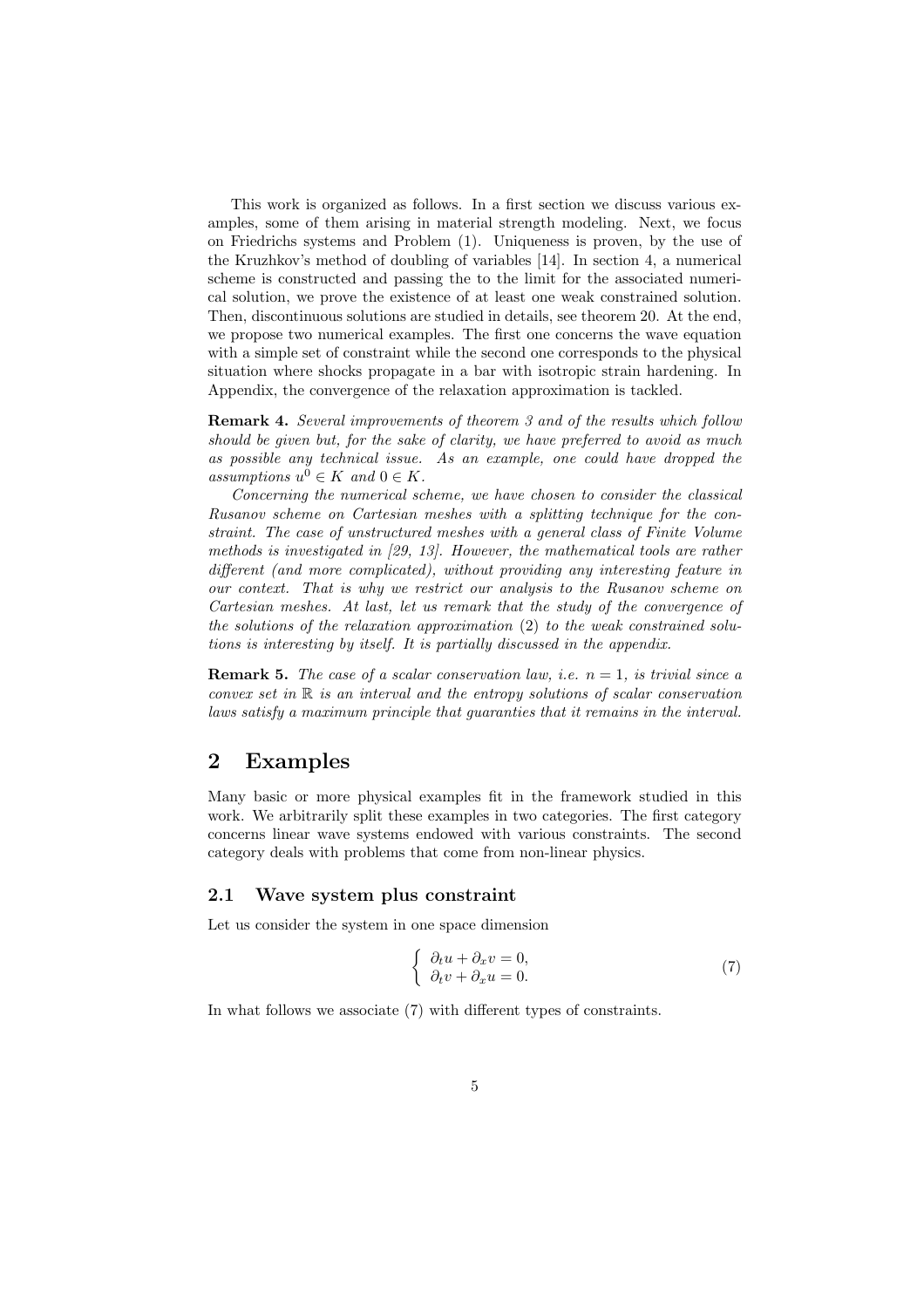#### 2.1.1 A ball-shaped constraint space

We endow (7) with the constraint  $(u, v) \in K_1$  with

$$
K_1 = \{ (\tilde{u}, \tilde{v}), \ \tilde{u}^2 + \tilde{v}^2 \le 1 \}. \tag{8}
$$

This constraint is very close to a Von Mises plasticity constraint [9] if one thinks about material strength modeling (that is elastic and plastic modeling in our case) It means that  $(u, v)$  are two components of the stress tensor. A possibility to incorporate this constraint in the system is to consider

$$
\begin{cases}\n\partial_t u_{\varepsilon} + \partial_x v_{\varepsilon} = -\frac{1}{\varepsilon} \left( u^*(u_{\varepsilon}, v_{\varepsilon}) - u_{\varepsilon} \right), \\
\partial_t v_{\varepsilon} + \partial_x u_{\varepsilon} = -\frac{1}{\varepsilon} \left( v^*(u_{\varepsilon}, v_{\varepsilon}) - v_{\varepsilon} \right),\n\end{cases} \tag{9}
$$

.

where

$$
u^*(a, b) = \frac{a}{\max(1, a^2 + b^2)}
$$
 and  $v^*(a, b) = \frac{b}{\max(1, a^2 + b^2)}$ 

The vector  $(u^*(a, b), v^*(a, b))$  is the Euclidean projection onto  $K_1$ .

#### 2.1.2 A square-shaped constraint space

We consider the same problem but the convex is now the unit square

$$
K_2 = \{(\tilde{u}, \tilde{v}), \ \max(|\tilde{u}|, |\tilde{v}|) \le 1\}.
$$
 (10)

If we continue to make a parallel with material strength modeling,  $K_2$  is a normalized Tresca [9] constraint.

#### 2.1.3 A linear constraint space

It is possible to consider many different types of convex constraints, still for the same initial wave system: we single out the trivial case

$$
K_3 = \{(\tilde{u}, \tilde{v}), \ \tilde{u} = \alpha \tilde{v}\}, \qquad \alpha \in \mathbb{R}.
$$

Another example in the same family is the system

$$
\begin{cases}\n\partial_t u + \partial_x v = 0, \\
\partial_t v + \partial_x u - \partial_x w = 0, \\
\partial_t w - \partial_x v = 0\n\end{cases}
$$
\n(11)

endowed with the linear constraint  $w - 2u = 0$ . This example comes from [5] and has been designed to explain that a crude introduction of the constraint  $w - 2u = 0$  may result in a ill-posed system. Indeed if one eliminates w directly in the second equation, one obtains

$$
\begin{cases}\n\partial_t u + \partial_x v = 0, \\
\partial_t v - \partial_x u = 0\n\end{cases}
$$
\n(12)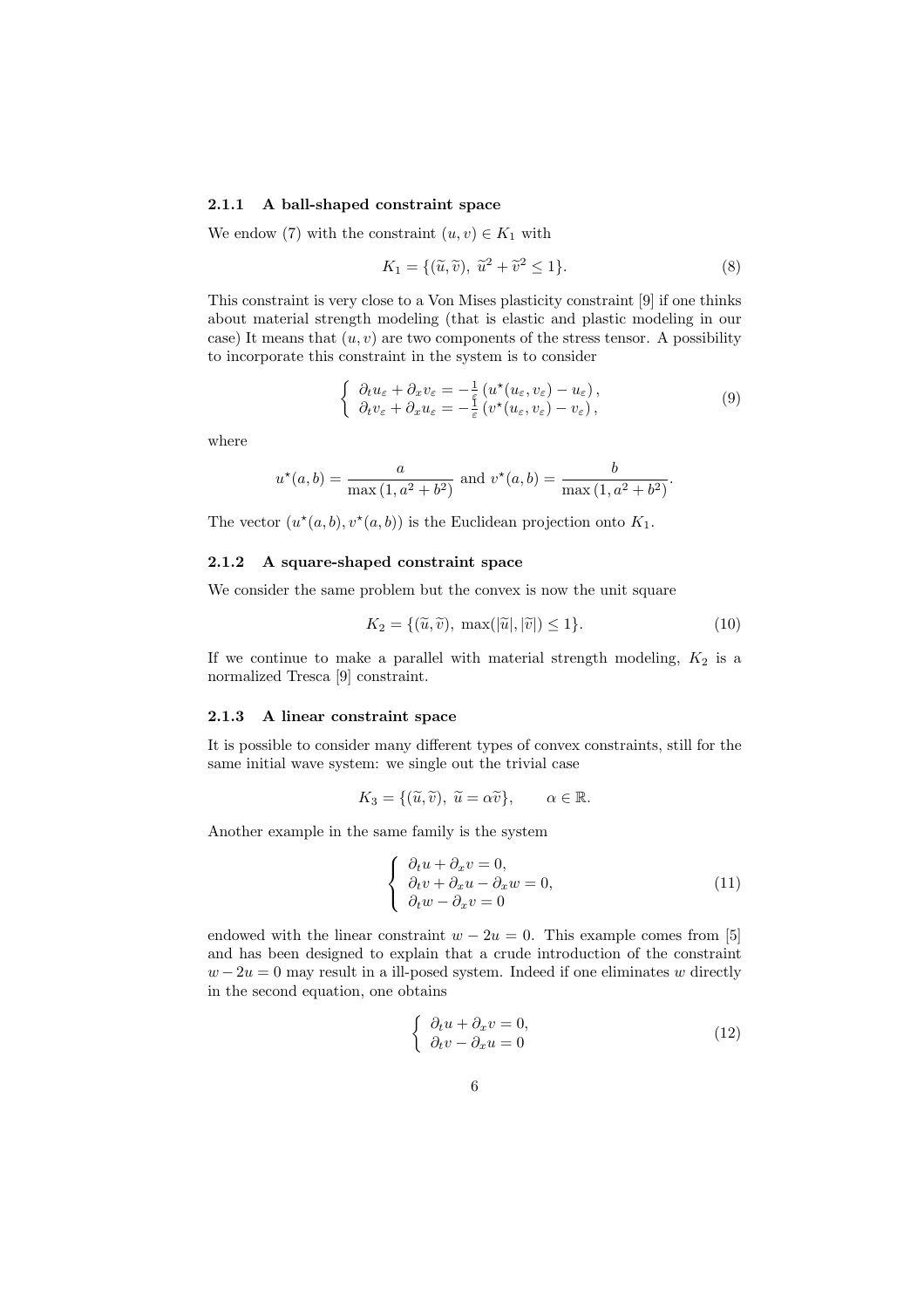which is ill-posed.

On the basis of the weak formulation (6) it is immediate to recover the approach proposed in  $[5, 2, 21]$ . The suitable general hypothesis is that K is a linear subspace, that is

$$
K = \text{Span}\left(Z_j\right)_{1 \le j < n}, \ Z_j \in \mathbb{R}^n, \quad \dim(K) = p < n. \tag{13}
$$

Lemma 6. *Assume that* K *is a linear subspace defined by (13) and that the basis is orthonormal:*  $\langle Z_i, Z_j \rangle = \delta_{ij}$ . Then the solutions of the weak formulation *(6) are weak solutions of the linear subsystem*

$$
\partial_t \widetilde{u} + \sum_{i=1}^d \widetilde{\mathbf{A}_i} \partial_{x_i} \widetilde{u} = 0, \tag{14}
$$

 $where \ \widetilde{u} = (\langle Z_j, u \rangle)_{1 \leq j \leq p} \in \mathbb{R}^p \ and \ \widetilde{A_i} = (\langle Z_j, A_i Z_{j'} \rangle)_{1 \leq j, j' \leq p} = \widetilde{A_i}^t \in \mathbb{R}^{p \times p}.$ 

*Proof.* Let us first recall that the weak formulation (6) is equivalent to (5). For the simplicity of the proof we consider a test function  $\varphi$  which vanishes at time  $t = 0$ . Consider a test vector  $\kappa = \lambda Z$  where  $Z \in K$  and  $\lambda$  is a real number. So

$$
\int_{\mathbb{R}^d} \int_{\mathbb{R}_+} \left[ \left( \frac{|u|^2}{2} - \lambda \langle Z, u \rangle \right) \partial_t \varphi + \sum_{i=1}^d \left( \frac{\langle u, A_i u \rangle}{2} - \lambda \langle Z, A_i u \rangle \right) \partial_{x_i} \varphi \right] dt \ dx \ge 0
$$

for all  $Z \in K$ . Taking  $\lambda = 0$ , one gets the inequality

$$
\int_{\mathbb{R}^d} \int_{\mathbb{R}_+} \left[ \frac{|u|^2}{2} \partial_t \varphi + \sum_{i=1}^d \frac{\langle u, A_i u \rangle}{2} \partial_{x_i} \varphi \right] dt \ dx \ge 0,
$$
\n(15)

and letting  $\lambda$  go to  $\pm\infty$  one obtains the series of equalities

$$
\left\langle Z, \int_{\mathbb{R}^d} \int_{\mathbb{R}_+} \left[ u \, \partial_t \varphi + A_i u \partial_{x_i} \varphi \right] dt \, dx \right\rangle = 0 \tag{16}
$$

for all admissible test vector  $Z$  and in particular for all  $Z_j$ .

Let us analyze the series of equalities (16). Set  $\alpha_j = \langle Z_j , u \rangle$ . Since the basis is orthonormal one can write that  $u = \sum_{j'=1}^p \alpha_{j'} Z_{j'}$  where the coefficients  $\alpha_{j'}$ are functions of the space and time coordinates. Therefore one has

$$
\int_{\mathbb{R}^d} \int_{\mathbb{R}_+} \left[ \alpha_j \partial_t \varphi + \sum_{j'=1}^p \langle Z_j, A_i Z_{j'} \rangle \, \alpha_{j'} \partial_{x_i} \varphi \right] dt \, dx = 0,
$$

which means that

$$
\partial_t \alpha_j + \sum_{j'=1}^p \langle Z_j, A_i Z_{j'} \rangle \partial_{x_i} \alpha_{j'} = 0 \tag{17}
$$

holds in the weak sense for all  $1 \leq j \leq p$ . It proves (14).

 $\Box$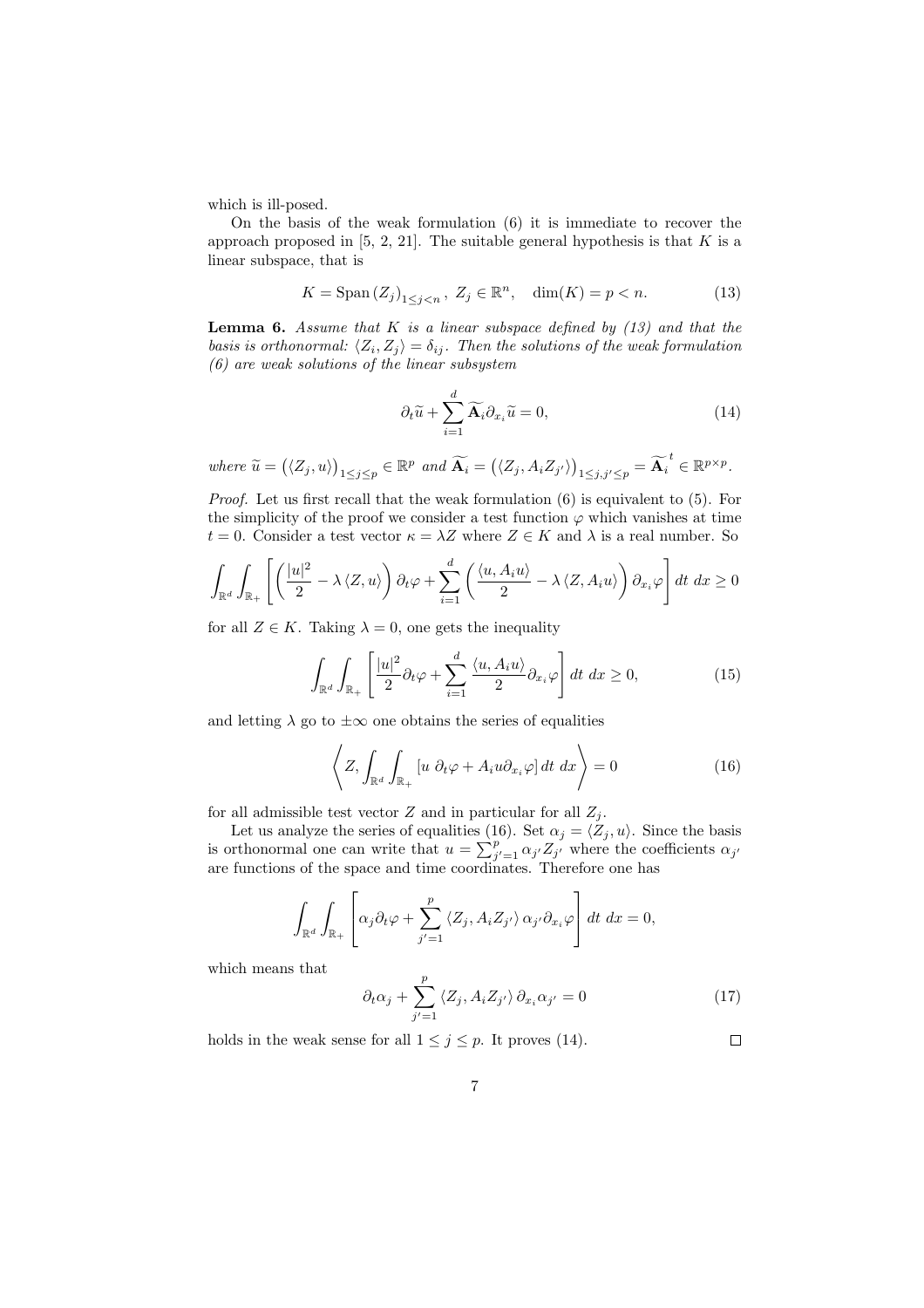Note that Inequality (15) is in fact an equality. Indeed, multiplying (17) by  $\alpha_j$  and summing over all  $1 \leq j \leq p$ , one gets

$$
\int_{\mathbb{R}^d} \int_{\mathbb{R}_+} \left[ \frac{|u|^2}{2} \partial_t \varphi + \sum_{i=1}^d \frac{\langle u, A_i u \rangle}{2} \partial_{x_i} \varphi \right] dt \ dx = 0.
$$

The reason why (16) implies (15) is the following well known property: the entropy inequality is an equality for linear systems.

#### 2.2 Models for material strength

The mathematical theory for material strength contains many of open mathematical problems [15, 24]. Some of them can be addressed with the tools developed in this work.

#### 2.2.1 Perfect plasticity

Let us consider the following model problem [8] that intends to be representative of elastoplasticity models written in Eulerian coordinates in one dimension for planar flows (the velocity is parallel to the  $x$  direction) without shear (the unknowns depend only on  $x$ )

$$
\begin{cases}\n\partial_t \rho + \partial_x (\rho u) = 0, \\
\partial_t \rho u + \partial_x (\rho u^2 + p - s_1) = 0, \\
\partial_t \rho s_1 + \partial_x (\rho u s_1 - \frac{4}{3} \alpha u) = 0, \\
\partial_t \rho s_2 + \partial_x (\rho u s_2 + \frac{2}{3} \alpha u) = 0, \\
\partial_t \rho s_3 + \partial_x (\rho u s_3 + \frac{3}{3} \alpha u) = 0, \\
\partial_t \rho \sigma_{23} + \partial_x (\rho u \sigma_{23}) = 0, \\
\partial_t \rho e + \partial_x (\rho u e + p u - s_1 u) = 0.\n\end{cases}
$$
\n(18)

The unknowns are:  $\rho$  the density of mass, u the velocity,  $s = (s_1, s_2, s_3, \sigma_{23})$ the deviatoric part of the stress tensor and  $e$  the total energy. The total energy is the sum of the internal energy, the kinetic energy and the elastic energy  $e = \varepsilon + \frac{1}{2}u^2 + \frac{1}{4\alpha}(s_1^2 + s_2^2 + s_3^2 + 2\sigma_{23}^2)$ . This system is closed by a pressure law  $p = p(\rho, \varepsilon)$  where  $\varepsilon$  is the internal energy. The model parameter  $\alpha$  is related to the Lame coefficient. More details can be found in [8].

A plastic material is not able to handle too large deviatoric stresses. It is modeled by some convex inequality constraint, for example

$$
s_1^2 + s_2^2 + s_3^2 + 2\sigma_{23}^2 \le k^2 \tag{19}
$$

where  $k \geq 0$  is a given constant. This is called perfect plasticity [3, 22, 9]. The classical analysis of relaxation to the convex of plasticity for isotropic materials [15] is as follows. We consider that perfect plasticity (18-19) is the limit  $\lambda \to 0^+$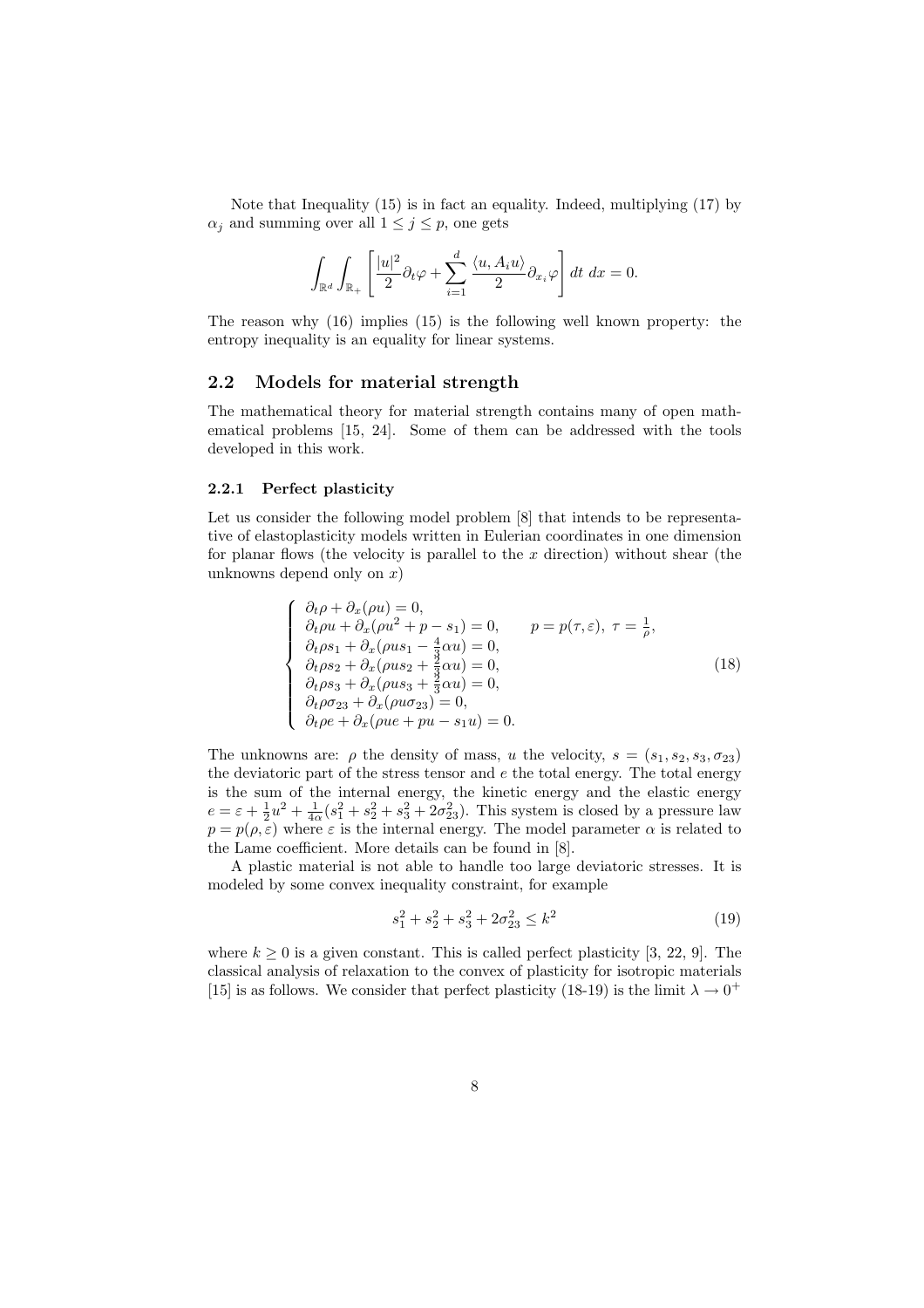of the Maxwell's viscoelastic model

 $\sim$   $\sim$ 

$$
\begin{cases}\n\partial_t \rho + \partial_x (\rho u) = 0, & p = p(\tau, \varepsilon), \\
\partial_t \rho u + \partial_x (\rho u^2 + p - s_1) = 0, & p = p(\tau, \varepsilon), \\
\partial_t \rho s_1 + \partial_x (\rho u s_1 - \frac{4}{3} \alpha u) = -\frac{\mathbf{I}(U)}{\mathbf{A}} s_1, \\
\partial_t \rho s_2 + \partial_x (\rho u s_2 + \frac{2}{3} \alpha u) = -\frac{\mathbf{I}(U)}{\mathbf{A}} s_2, \\
\partial_t \rho s_3 + \partial_x (\rho u s_3 + \frac{2}{3} \alpha u) = -\frac{\mathbf{I}(U)}{\mathbf{A}} s_3, \\
\partial_t \rho \sigma_{23} + \partial_x (\rho u \sigma_{23}) = -\frac{\mathbf{I}(U)}{\mathbf{A}} \sigma_{23}, \\
\partial_t \rho e + \partial_x (\rho u e + p u - s_1 u) = -\mathbf{I}(U) \frac{s_1^2 + s_2^2 + s_3^2 + 2 \sigma_{23}^2}{2 \alpha \lambda}.\n\end{cases} (20)
$$

The function  $U \mapsto I(U)$  is zero inside the domain of plasticity and is equal to one outside

$$
\begin{cases}\n\mathbf{I}(U) = 1 & \text{if } s_1^2 + s_2^2 + s_3^2 + 2\sigma_{23}^2 > k^2, \\
\mathbf{I}(U) = 0 & \text{if } s_1^2 + s_2^2 + s_3^2 + 2\sigma_{23}^2 < k^2.\n\end{cases}
$$

At the limit  $\lambda \to 0^+$  one recovers (formally) the constraint (19).

Let us now simplify the relaxation model (20) by retaining only the unknowns Let us now simplify the relationship model (20) by retaining only the diministrict<br>  $u, s_1, s_2, s_3$  and  $\widehat{\sigma}_{23} = \sqrt{2\sigma}_{23}$ . We also neglect the variations of the density and the pressure, and the effect of the transport. One gets the simplified model

$$
\begin{cases}\n\partial_t u - \partial_x s_1 = 0, \\
\partial_t s_1 - \frac{4}{3} \alpha \partial_x u = \frac{s_1^* - s_1}{s_2^*}, \\
\partial_t s_2 + \frac{2}{3} \alpha \partial_x u = \frac{s_2^* - s_2}{s_2^*}, \\
\partial_t s_3 + \frac{2}{3} \alpha \partial_x u = \frac{s_3^* - s_3}{s}, \\
\partial_t \widetilde{\sigma_{23}} = \frac{\widetilde{\sigma_{23}}^* - \widetilde{\sigma_{23}}}{\varepsilon}.\n\end{cases}
$$
\n(21)

By inspection of the Von Mises constraint (19) one may check that the convenient definition of  $(s_1^*, s_2^*, s_3^*, \widetilde{\sigma_{23}}^*)$  is

$$
(s_1^{\star}, s_2^{\star}, s_3^{\star}, \widetilde{\sigma_{23}}^{\star}) = \Pi_4(s_1, s_2, s_3, \widetilde{\sigma_{23}})
$$

where  $\Pi_4$  is the projection onto the closed ball with radius k in  $\mathbb{R}^4$ . This problem is particular case of the general problem treated in this work.

#### 2.2.2 Isotropic strain-hardening

This example is taken from [23]. We consider an elastic bar in one-dimensional configuration. The normalized unconstrained problem writes

$$
\begin{cases}\n\partial_t u - \partial_x \sigma = 0, \\
\partial_t \sigma - \partial_x u = 0, \\
\partial_t \gamma = 0,\n\end{cases}
$$
\n(22)

where the velocity in the bar is u, the uniaxial stress is  $\sigma$  and  $\gamma$  models the hardening. It is assumed that the bar is elastic if  $|\sigma| + g(\gamma) < k$  where  $k \geq 0$  is a given constant. The bar is in a plastic regime if  $|\sigma| + g(\gamma) = k$ . A convenient assumption is that function  $g$  is convex and

$$
0 < \alpha \le g'(\gamma) \le \beta, \quad \text{ with } g(0) = 0.
$$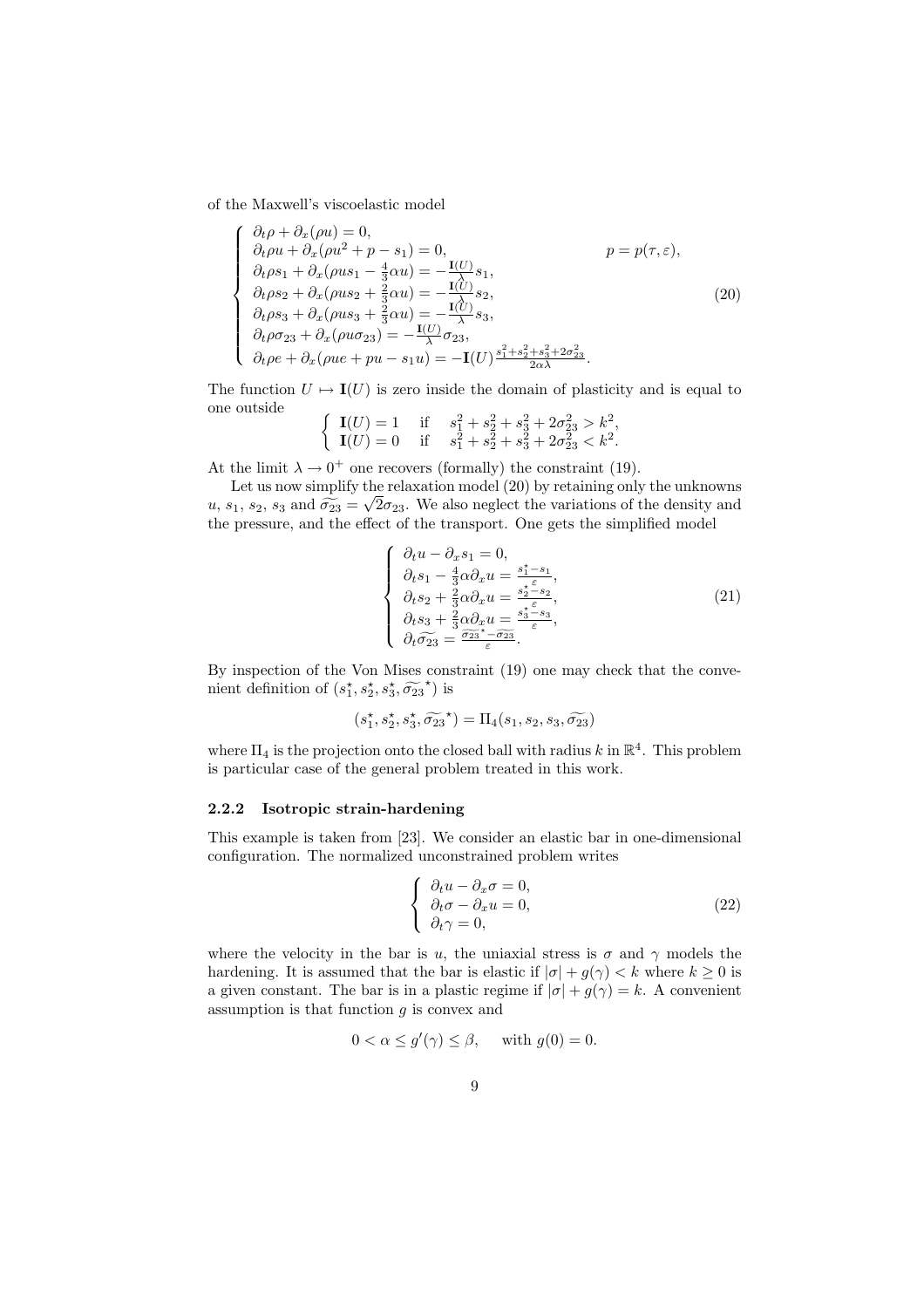In Reference [23] the authors consider an initial condition  $\gamma(t=0,x) = 0$  and the modifications of the equation for  $\gamma$  is such that  $\partial_t \gamma \leq 0$ . Therefore only the branch  $\gamma \leq 0$  matters in the definition of g. By construction  $g(-\infty) = -\infty$ , which enables us to rewrite the elasticity domain as

$$
|\sigma| \leq k(\gamma) \equiv k - g(\gamma).
$$

Physically, the domain of elasticity increases during the history of the material. This is called *isotropic hardening*. In [23] the authors endow the problem with the natural  $L^2$  norm. Using our notations, the relaxation problem can be rewritten as

$$
\partial_t U + A \partial_x U = -\frac{1}{\varepsilon} (P_K(U) - U) \tag{23}
$$

with

$$
U = (u, \sigma, \gamma), \quad A = \begin{pmatrix} 0 & -1 & 0 \\ -1 & 0 & 0 \\ 0 & 0 & 0 \end{pmatrix}
$$

and

$$
K = \left\{ (u, \sigma, \gamma) \in \mathbb{R} \times \mathbb{R} \times \mathbb{R}^-, \ |\sigma| + g(\gamma) \le k \right\}.
$$
 (24)

The closed set  $K$  is obviously convex, so this problem can be dealt within our framework. Actually the result proven in [23] is a consequence of the main theorem of this work, with a  $H^1$  initial data. Using the general results of the present work it is easy to discuss the solution of the elastic bar with strain hardening problem with discontinuous initial data, which is the case if for example the strain hardening is not constant initially ( $\gamma$  is discontinuous in space at  $t = 0$ ).

### 2.3 Saint-Venant plus mass loss

This non-linear system is proposed in [1]. It models water in a channel with flat bottom with the possibility of flooding outside the channel. It writes

$$
\begin{cases}\n\partial_t h + \partial_x h u = Q, \\
\partial_t h u + \partial_x \left( h u^2 + \frac{g}{2} h^2 \right) = Q u.\n\end{cases} \tag{25}
$$

The height of water  $h > 0$  is constrained to be less than 1. It can be done with the Lagrange multiplier  $Q$ . Indeed, considering a smooth solution, the constraint is satisfied by choosing  $Q$  in the following way:

- if  $h < 1$  then  $Q = 0$ ;
- if  $h = 1$  then  $Q = \partial_x hu = \partial_x u$ .

This example is not covered by the theory developed in the present work because the system is non-linear. Nevertheless we quote [8] where a formalism is proposed in order to take into account such models. The idea is to use the adjoint or entropy variable in order to symmetrize the problem.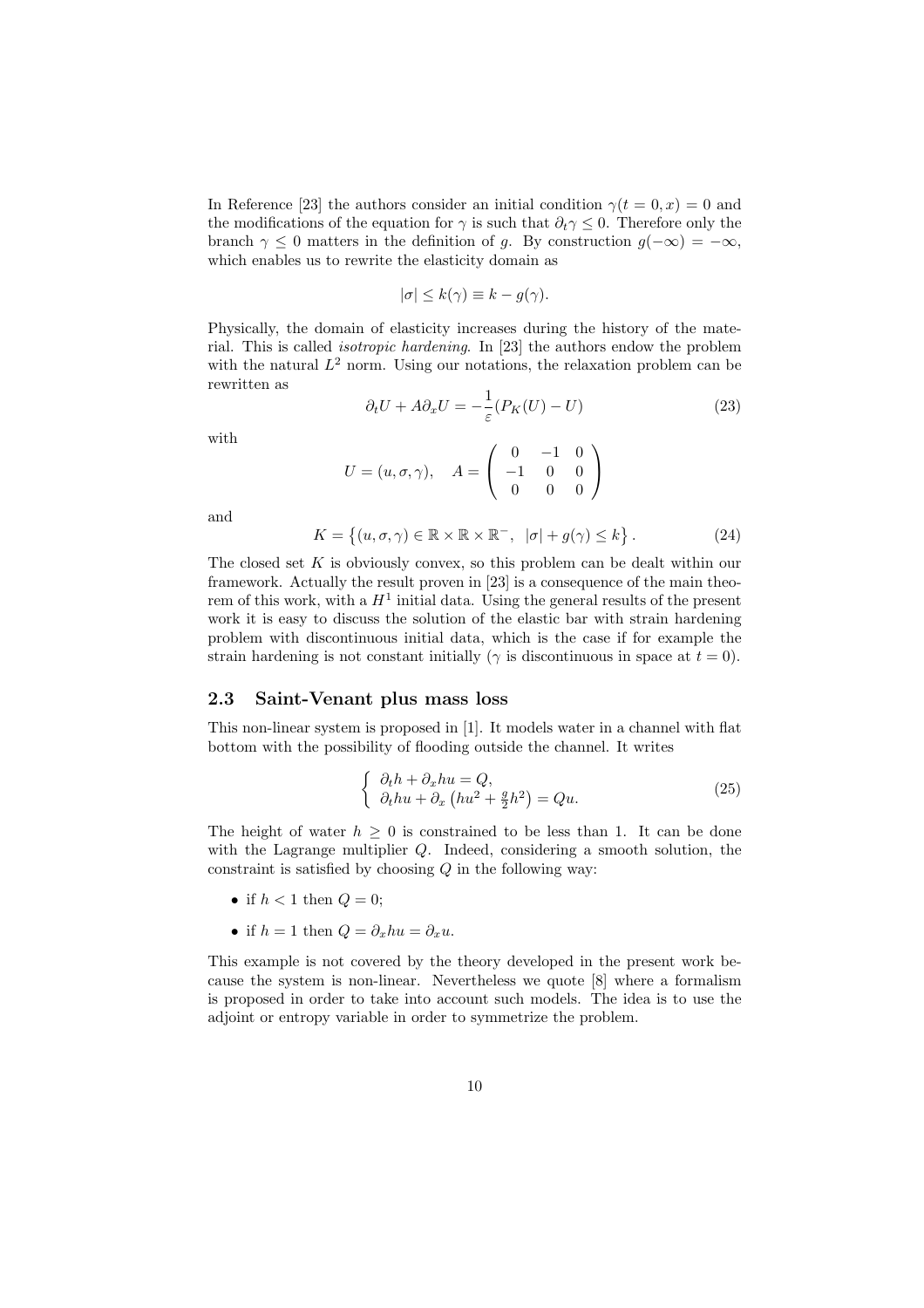### 3 Uniqueness

It is important to notice that we are dealing with "symmetric" entropies and entropy flux (this is the interest of using (6) instead of (5)), so that the Kruzhkov's theory [14] naturally applies. Before studying the uniqueness of the constrained weak solution, let us briefly recall that such a solution satisfies the initial condition in the strong sense, even if weak solutions are not necessarily continuous, see definition 2. This result is needed for the proof of lemma 8.

Proposition 7. *Let* u *be a solution of the constrained problem in the sense of Definition 2. For all non-negative*  $\xi \in C_0^{\infty}(\mathbb{R}^d)$ , one has

$$
\underset{t \to 0}{\text{ess lim}} \int_{\mathbb{R}^d} |u(t, x) - u^0(x)|^2 \xi(x) \, dx = 0. \tag{26}
$$

*Proof.* The proof of this classical result can be found in [4] and in references therein. It is based on a special version of the Kruzhkov's method of doubling of variables [14]. We only recall the main guidelines.

First, let us take a test function in  $\mathcal{D}_T^+$  of the form  $\varphi(t,x,y) = \xi(x)\eta_\alpha(t)\rho_\epsilon(x-y)$  $y), y \in \mathbb{R}^d$ , where  $\xi \in \mathcal{C}_0^{\infty}(\mathbb{R}^d)$  is a non-negative test function,  $\rho_{\epsilon}(z)$  is a classical sequence of mollifiers and  $\eta_{\alpha}(t) = \max(0, \min(1, (T - t + \alpha)/\alpha))$ . Notice that  $\eta'_{\alpha}(t) \leq 0$  and that  $\eta'_{\alpha} \to -\delta_T$  as  $\alpha \to 0^+$  (in the sense of distributions). Since  $\partial_t\varphi$  is non-positive, one has

$$
|u(t,x) - u^{0}(y)|^{2} \partial_{t} \varphi(t,x,y) \leq |u(t,x) - u^{0}(x)|^{2} \partial_{t} \varphi(t,x,y) + |u^{0}(x) - u^{0}(y)|^{2} \partial_{t} \varphi(t,x,y) - 2|u(t,x) - u^{0}(x)||u^{0}(x) - u^{0}(y)|\partial_{t} \varphi(t,x,y)
$$

for almost every  $(t, x, y)$ . As a consequence, integrating this inequality with respect to  $x, y$  and  $t$  provides

$$
\int_{0}^{T+\alpha} \int_{\mathbb{R}^{d}} \int_{\mathbb{R}^{d}} |u(t,x) - u^{0}(y)|^{2} \partial_{t} \varphi(t,x,y) \, dx \, dy \, dt \n\leq \int_{0}^{T+\alpha} \int_{\mathbb{R}^{d}} \int_{\mathbb{R}^{d}} |u(t,x) - u^{0}(x)|^{2} \partial_{t} \varphi(t,x,y) \, dx \, dy \, dt \n+ \int_{\mathbb{R}^{d}} \int_{\mathbb{R}^{d}} |u^{0}(x) - u^{0}(y)|^{2} \xi(x) \rho_{\epsilon}(x-y) \, dx \, dy \n- 2 \int_{\mathbb{R}^{d}} \int_{\mathbb{R}^{d}} |u^{0}(x) - u^{0}(y)| \xi(x) \rho_{\epsilon}(x-y) \int_{0}^{T+\alpha} |u(t,x) - u^{0}(x)| |\eta'_{\alpha}(t)| \, dt \, dx \, dy.
$$

since  $\|\eta_\alpha'\|_{L^1(0,T+\alpha)} = 1$ . On the other hand, in inequality (6), take  $\kappa = u^0(y)$ and the test function  $\varphi$  defined above and integrate it with respect to y; this gives

$$
\int_0^{T+\alpha} \int_{\mathbb{R}^d} \int_{\mathbb{R}^d} |u(t,x) - u^0(y)|^2 \partial_t \varphi(t,x,y) \, dx \, dy \, dt
$$
  
\n
$$
\geq - \int_0^{T+\alpha} \mathcal{R}_{\alpha,\epsilon}(t) \, dt - \int_{\mathbb{R}^d} \int_{\mathbb{R}^d} |u^0(x) - u^0(y)|^2 \xi(x) \rho_{\epsilon}(x-y) \, dx \, dy
$$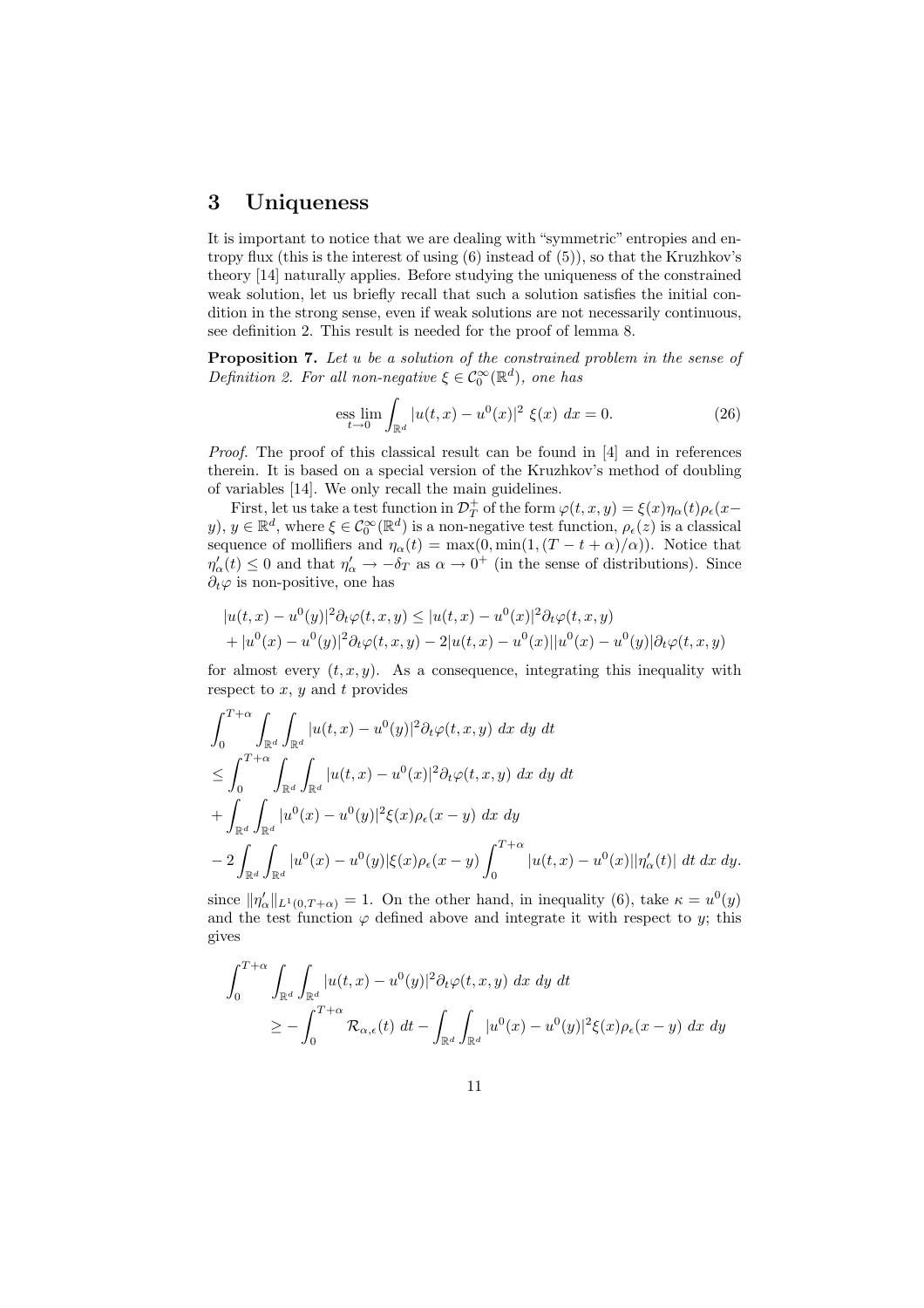where  $\mathcal{R}_{\epsilon} \in L^1(0, T + \alpha)$  involves the remaining terms due to the space derivatives. The latter two inequalities can be combined, then letting  $\alpha$  tend to 0 leads to

$$
\int_{\mathbb{R}^d} |u(T, x) - u^0(x)|^2 \xi(x) \rho_{\epsilon}(x - y) dx
$$
\n
$$
\leq 2 \int_{\mathbb{R}^d} \int_{\mathbb{R}^d} |u^0(x) - u^0(y)|^2 \xi(x) \rho_{\epsilon}(x - y) dx dy + \int_0^{T + \alpha} \mathcal{R}_{0, \epsilon}(t) dt
$$
\n
$$
- 2 \int_{\mathbb{R}^d} \int_{\mathbb{R}^d} |u^0(x) - u^0(y)| \xi(x) \rho_{\epsilon}(x - y) |u(T, x) - u^0(x)| dx dy
$$

Now, first take the limit  $T \to 0^+$  in order to make the term with  $\mathcal{R}_{0,\epsilon}$  vanish and, secondly, take the limit  $\epsilon \to 0$  which, using the continuity of the translation operator, provides (26). operator, provides (26).

**Lemma 8.** Let u and  $\tilde{u}$  be two weak constrained solutions (in the sense of *Definition 2)* with initial data  $u^0 \in L^2(\mathbb{R}^d)$  and  $\tilde{u}^0 \in L^2(\mathbb{R}^d)$ . One has the Kato *inequality: for all*  $\varphi \in \mathcal{D}_T^+$ ,

$$
\int_{\mathbb{R}_+} \int_{\mathbb{R}^d} [|u - \tilde{u}|^2 \partial_t \varphi + \sum_{i=1}^d \langle u - \tilde{u}, A_i (u - \tilde{u}) \rangle \partial_{x_i} \varphi] dx dt + \int_{\mathbb{R}} |u^0 - \tilde{u}^0|^2 \varphi(0, x) dx \ge 0.
$$
 (27)

*Proof.* The proof relies on the classical doubling of variables of Kruzhkov [14]. We consider  $(t, x)$  and  $(s, y)$  in  $\mathbb{R}_+ \times \mathbb{R}^d$  and take a non-negative test function  $\psi(t,x,s,y) \in C_0^1((\mathbb{R}_+ \times \mathbb{R}^d)^2)$ . We use inequality (6) for  $u(t,x)$  (respectively  $\tilde{u}(s,y)$ , taking  $\kappa = \tilde{u}(s,y)$  (resp.  $\kappa = u(t,x)$ ) and  $\varphi = \psi$  and integrate it with respect to  $(s, y) \in \mathbb{R}_+ \times \mathbb{R}^d$  (resp.  $(t, x) \in \mathbb{R}_+ \times \mathbb{R}^d$ ). After summation, it yields

$$
\int_{\mathbb{R}_{+}} \int_{\mathbb{R}^{d}} \int_{\mathbb{R}^{d}} \int_{\mathbb{R}^{d}} \left[ |u(t,x) - \tilde{u}(s,y)|^{2} (\partial_{t} + \partial_{s}) \psi(t,x,s,y) \right] + \sum_{i=1}^{d} \langle u(t,x) - \tilde{u}(s,y), A_{i}(u(t,x) - \tilde{u}(s,y)) \rangle (\partial_{x_{i}} + \partial_{y_{i}}) \psi(t,x,s,y) \right] dx dt dy ds
$$

$$
+ \int_{\mathbb{R}_{+}} \int_{\mathbb{R}^{d}} \int_{\mathbb{R}^{d}} |(u(0,x) - \tilde{u}(s,y)|^{2} \psi(0,x,s,y) dx dy ds
$$

$$
+ \int_{\mathbb{R}_{+}} \int_{\mathbb{R}^{d}} \int_{\mathbb{R}^{d}} |(u(t,x) - \tilde{u}(0,y)|^{2} \psi(t,x,0,y) dy dx dt \geq 0.
$$
 (28)

Consider now  $\Phi \in C_0^1(\mathbb{R}_+ \times \mathbb{R}^d)$  and denote its partial derivatives  $\partial_1 \Phi$  and  $\partial_{z_j} \Phi$ ,  $j \in \{1, ..., d\}$ . For  $i = \{1, ..., d\}$ , let  $\zeta_i \in \mathcal{C}^1(\mathbb{R}^i)$  be a function satisfying

$$
\zeta_i(z) = \zeta_i(-z) \ge 0 \text{ for all } z \in \mathbb{R}^i, \text{ supp}\zeta_i \subset [-1,1]^i, \text{ and } \int_{\mathbb{R}^i} \zeta_i(z) \, dz = 1.
$$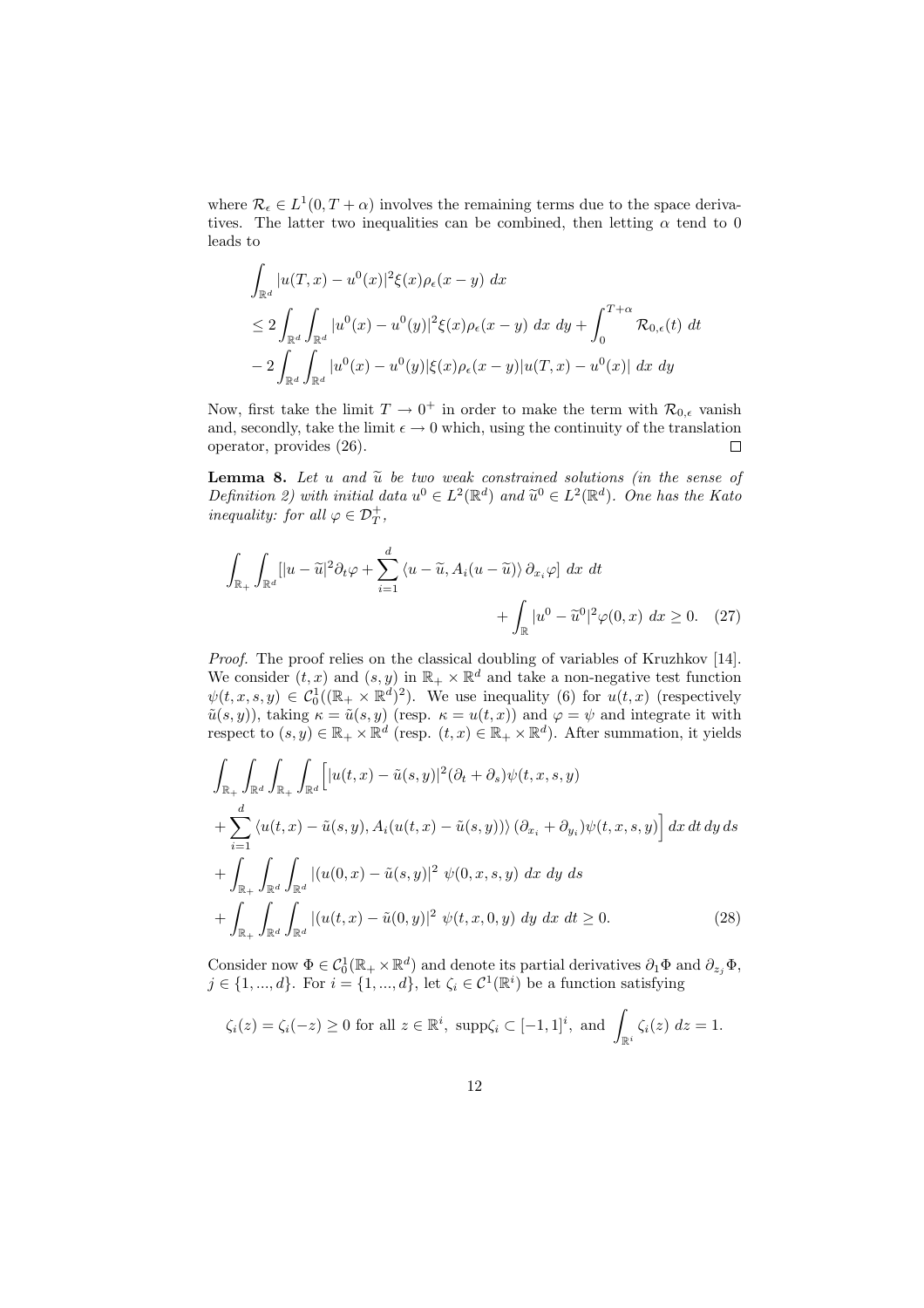For  $i = \{1, ..., d\}$  and  $\epsilon > 0$ , define the functions  $\zeta_{i,\epsilon} \in \mathcal{C}^1(\mathbb{R}^i)$  by

$$
\zeta_{i,\epsilon}(z) = \zeta_i(z/\epsilon)/\epsilon^i \text{ for all } z \in \mathbb{R}^i.
$$

We set  $\psi(t,x,s,y) = \Phi((t+s)/2, (x+y)/2)\zeta_{1,\epsilon}((t-s)/2)\zeta_{d,\epsilon}((x-y)/2)$ , thus  $\psi$  satisfies

$$
(\partial_t + \partial_s)\psi = \partial_1\Phi((t+s)/2, (x+y)/2) \zeta_{1,\epsilon}((t-s)/2) \zeta_{d,\epsilon}((x-y)/2),
$$
  

$$
(\partial_{x_i} + \partial_{y_i})\psi = \partial_{z_i}\Phi((t+s)/2, (x+y)/2) \zeta_{1,\epsilon}((t-s)/2) \zeta_{d,\epsilon}((x-y)/2).
$$

Now, we use these identities in (28) and let  $\epsilon$  go to 0, which leads to (27) due to the continuity at  $t = 0$  provided by Proposition 7.  $\Box$ 

We are now able to formulate the famous Kruzhkov's comparison result [14, 12].

**Lemma 9.** Let  $L = \max_i \rho(A_i)$  ( $\rho(A)$  denotes the spectral radius of the matrix A). Let  $u \in L^2([0,T] \times \mathbb{R}^d, K)$  and  $\widetilde{u} \in L^2([0,T] \times \mathbb{R}^d, K)$  be two weak con-<br>
twise developments (1) with initial data of  $\mathbb{Z}^2(\mathbb{R}^d, K)$  and  $\widetilde{z}^0 \in L^2(\mathbb{R}^d, K)$ *strained solutions to (1) with initial data*  $u^0 \in L^2(\mathbb{R}^d, K)$  *and*  $\tilde{u}^0 \in L^2(\mathbb{R}^d, K)$ . *For all*  $T > 0$  *and*  $r > 0$ *, one has the inequality* 

$$
\int_0^T \|u(T,\cdot) - \tilde{u}(T,\cdot)\|_{L^2(B(0,r))}^2 dt \le T \|u^0 - \tilde{u}^0\|_{L^2(B(0,r+LT))}^2. \tag{29}
$$

*Continuous in time solutions actually satisfy a pointwise (in time) comparison principle: let*  $u \in C([0,T], L^2(\mathbb{R}^d, K))$  *and*  $\widetilde{u} \in C([0,T], L^2(\mathbb{R}^d, K))$  *be*<br>the weak contributed solutions to (1) with initial data of  $C \in L^2(\mathbb{R}^d, K)$  and *two weak constrained solutions to (1) with initial data*  $u^0 \in L^2(\mathbb{R}^d, K)$  and  $\widetilde{u}^0 \in L^2(\mathbb{R}^d, K)$ . For all  $T > 0$  and  $r > 0$ , one has the inequality

$$
||u(T,\cdot) - \tilde{u}(T,\cdot)||_{L^2(B(0,r))} \le ||u^0 - \tilde{u}^0||_{L^2(B(0,r+LT))}.
$$
 (30)

*Proof.* Consider the function  $\varphi$  defined as

$$
\varphi(t,x)=\left\{\begin{array}{l}\frac{T-t}{T}+\frac{r-|x|}{dLT}\text{ if }t\in[0,T]\text{ and }r<|x|
$$

as a test function in inequality (27) ( $\varphi$  is continuous and piecewise  $\mathcal{C}^{\infty}$ , so it can be taken as a test function). Computing  $\partial_t \varphi$  and  $\partial_{x_i} \varphi$ , we see that

$$
|u-\widetilde{u}|^2\partial_t\varphi+\sum_{i=1}^d\langle u-\widetilde{u},A_i(u-\widetilde{u})\rangle\,\partial_{x_i}\varphi\leq 0\quad a.e.,
$$

so that a consequence of inequality (27) is

$$
-\int_0^T \int_{B(0,r)} [|u - \widetilde{u}|^2 \partial_t \varphi + \sum_{i=1}^d \langle u - \widetilde{u}, A_i(u - \widetilde{u}) \rangle \partial_{x_i} \varphi] dx dt
$$
  

$$
\leq \int_{\mathbb{R}} |u^0 - \widetilde{u}^0|^2 \varphi(0, x) dx. \quad (31)
$$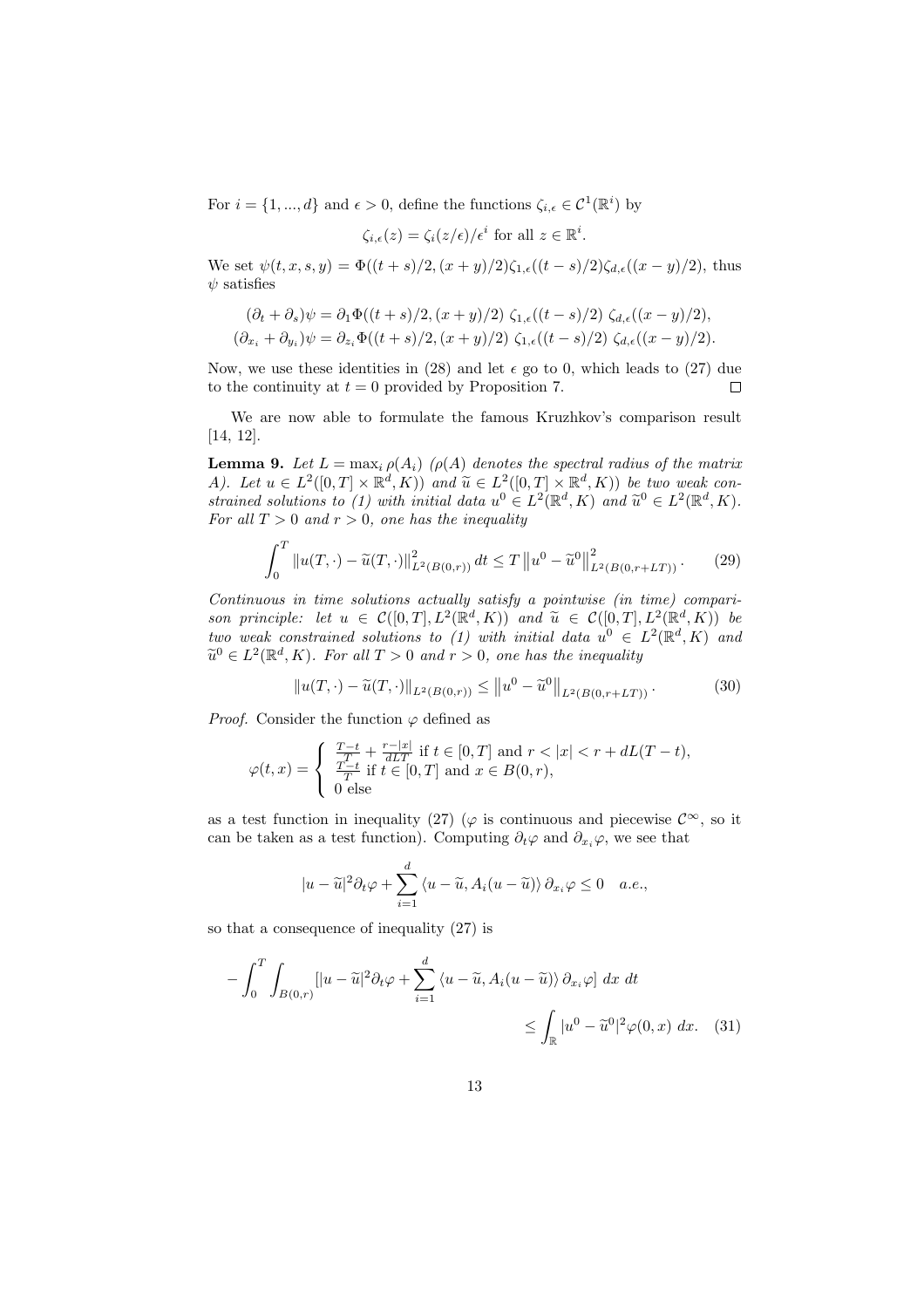Now, remarking that in the domain of integration of the left-hand side above,  $\partial_t \varphi = 1/T$  and  $\partial_{x_i} \varphi = 0$  we obtain

$$
-\frac{1}{T} \int_0^T \int_{B(0,r)} [|u - \widetilde{u}|^2 \le \int_{\mathbb{R}} |u^0 - \widetilde{u}^0|^2 \varphi(0, x) \, dx
$$

and finally, because  $\varphi(0, \cdot) \leq 1$  and has its support in  $B(0, r + dLT)$ ,

$$
-\frac{1}{T} \int_0^T \int_{B(0,r)} [ |u - \widetilde{u}|^2 \le \int_{B(0,r+dLT)} |u^0 - \widetilde{u}^0|^2 \varphi(0,x) \, dx,
$$

which is the first inequality announced.

The second one, concerning the continuous in time solutions, is let to the reader (it is classical, cf. [14], and can be proven with another well chosen test function).

 $\Box$ 

**Lemma 10.** Let  $u \in C([0,T], L^2(\mathbb{R}^d, K))$  be a continuous in time weak con*strained solution with*  $u^0 \in H^1(\mathbb{R}^d)$ *. Then*  $u \in L^\infty([0,T], H^1(\mathbb{R}^d, K))$  *with* 

$$
\|\nabla u(t)\|_{L^2(\mathbb{R}^d)} \le \|\nabla u^0\|_{L^2(\mathbb{R}^d)}, \quad 0 < t \le T. \tag{32}
$$

*Proof.* Let  $a \in \mathbb{R}^d$  be any vector. We set  $u^0_a(x) = \tilde{u}^0(x) = u^0(x-a)$ . Since weak constrained solutions remains weak constrained solutions after translation then  $\tilde{u}(t, \cdot) = u(t, \cdot - a)$  is a weak constrained solution for this translated initial condition. Using inequality (30) for  $r = \infty$  we obtain

$$
||u(t,\cdot)-u_a(t,\cdot)||_{L^2(\mathbb{R}^d)} \le ||u^0-u_a^0||_{L^2(\mathbb{R}^d)} \le |a| ||\nabla u^0||_{L^2(\mathbb{R}^d)}.
$$

It is true for all vector  $a \in \mathbb{R}^d$ , therefore  $u(t, \cdot) \in H^1(\mathbb{R}^d, K)$  satisfies (32).  $\Box$ 

### 4 Existence

To prove the existence of a solution, we construct a simple numerical scheme and we prove the convergence of the numerical solutions to the weak constrained solution of (1) as the time and space steps tend to 0. For simplicity, the method is based on a splitting strategy between a PDE step and a projection step, and the mesh is Cartesian (for the analysis of the first step of the following algorithm on unstructured meshes, see [29] and [13]).

### 4.1 A numerical method

Let  $\Delta x > 0$ . Let the reference cell  $\Omega_0$  be d-dimensional hypercube

$$
\Omega_0 = (0, \Delta x)^d.
$$

For  $i = \{1, ..., d\}$ , let  $\mathbf{T}_i$  be the translation operator in the *i*th direction,

$$
\mathbf{T}_{i}u(\cdot)=u(\cdot-\Delta xe_{i}),
$$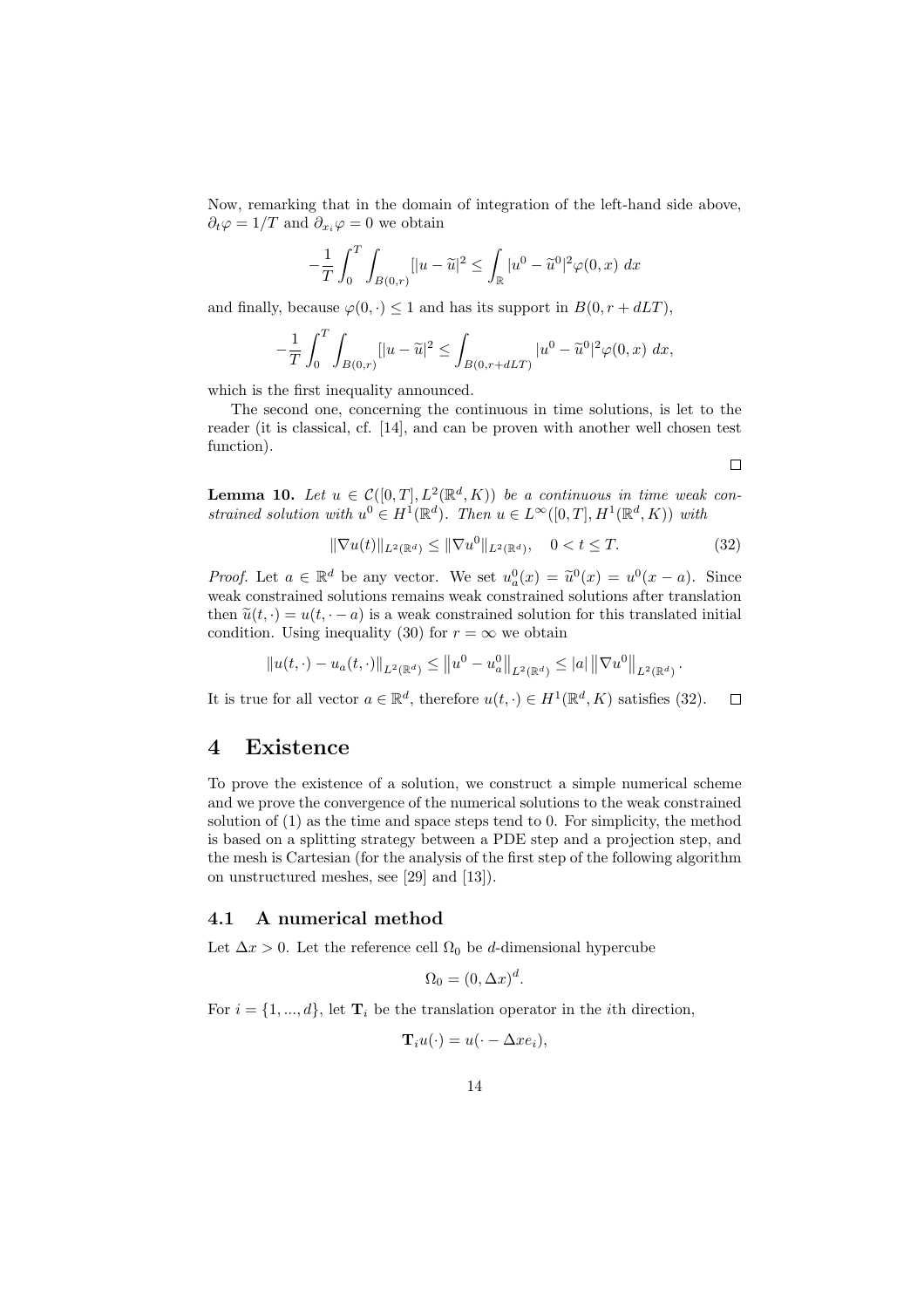with  $e_i$  the *i*th vector of the canonical basis of  $\mathbb{R}^d$ . Then, for every  $j = (j_i)_{i=1}^d \in$  $\mathbb{Z}^d$ , consider the translated cell

$$
\Omega_j = \prod_{i=1}^d (j_i \Delta x, (j_i + 1)\Delta x) = \left(\prod_{i=1}^d \mathbf{T}_i^{j_i}\right) \Omega_0.
$$

The set of cells  $(\Omega_j)_{j\in\mathbb{Z}^d}$  is the mesh used for the algorithm and one has

$$
\mathbb{R}^d = \cup_{j \in \mathbb{Z}^d} \overline{\Omega_j}, \quad \Omega_j \cap \Omega_k = \emptyset \text{ for } j \neq k.
$$

The numerical approximate solution can be defined as constant in each cell at each time step (see the beginning of Section 4.3). In this case it is defined almost everywhere in the whole space  $\mathbb{R}^d$  as

$$
u_{\Delta x}^n(x) = u_j^n \text{ for } x \in \Omega_j \tag{33}
$$

at time step *n*. Notice that by construction  $||u_{\Delta x}^n||_{L^2(\mathbb{R}^d)}^2 = \Delta x^d \sum_{j \in \mathbb{Z}^d} |u_j^n|^2$ , where  $|\cdot|$  denotes the Euclidean norm in  $\mathbb{R}^n$ .

We consider the following method where  $\Delta t > 0$  is the time step.

**Initialization:** The numerical solution is classically defined at time step  $n = 0$ by the mean value

$$
u_j^0 = \frac{1}{|\Omega_j|} \int_{\Omega_j} u^0(x) dx \quad \forall j \in \mathbb{Z}^d.
$$
 (34)

So the whole task is to define  $U^{n+1}$  from  $U^n$  in the time loop.

Time iterate - Step 1 (Rusanov scheme): Advance in time with the discrete scheme

$$
\frac{U^{n+1/2} - U^n}{\Delta t} + \sum_{i=1}^d A_i \frac{\mathbf{T}_i^{-1} - \mathbf{T}_i}{2\Delta x} U^n + c \sum_{i=1}^d \frac{2\mathbf{I} - \mathbf{T}_i^{-1} - \mathbf{T}_i}{2\Delta x} U^n = 0 \tag{35}
$$

where the value of the coefficient  $c$  is chosen such that

$$
c \ge \max_{i} (\rho(A_i)). \tag{36}
$$

Notice that the first stage of time step can be rewritten in an explicit form  $U^{n+1/2} = \mathbf{M}U^n$  with the iteration operator given by

$$
\mathbf{M} = \left(1 - \frac{cd\Delta t}{\Delta x}\right)\mathbf{I} + \frac{\Delta t}{2\Delta x}\sum_{i=1}^{d} \left(c\mathbf{I} - A_i\right)\mathbf{T}_i^{-1} + \frac{\Delta t}{2\Delta x}\sum_j \left(c\mathbf{I} + A_j\right)\mathbf{T}_j.
$$

Time iterate - Step 2: Apply the constraint exactly in each cell:

$$
u_j^{n+1} = P_K\left(u_j^{n+1/2}\right) \quad \forall j.
$$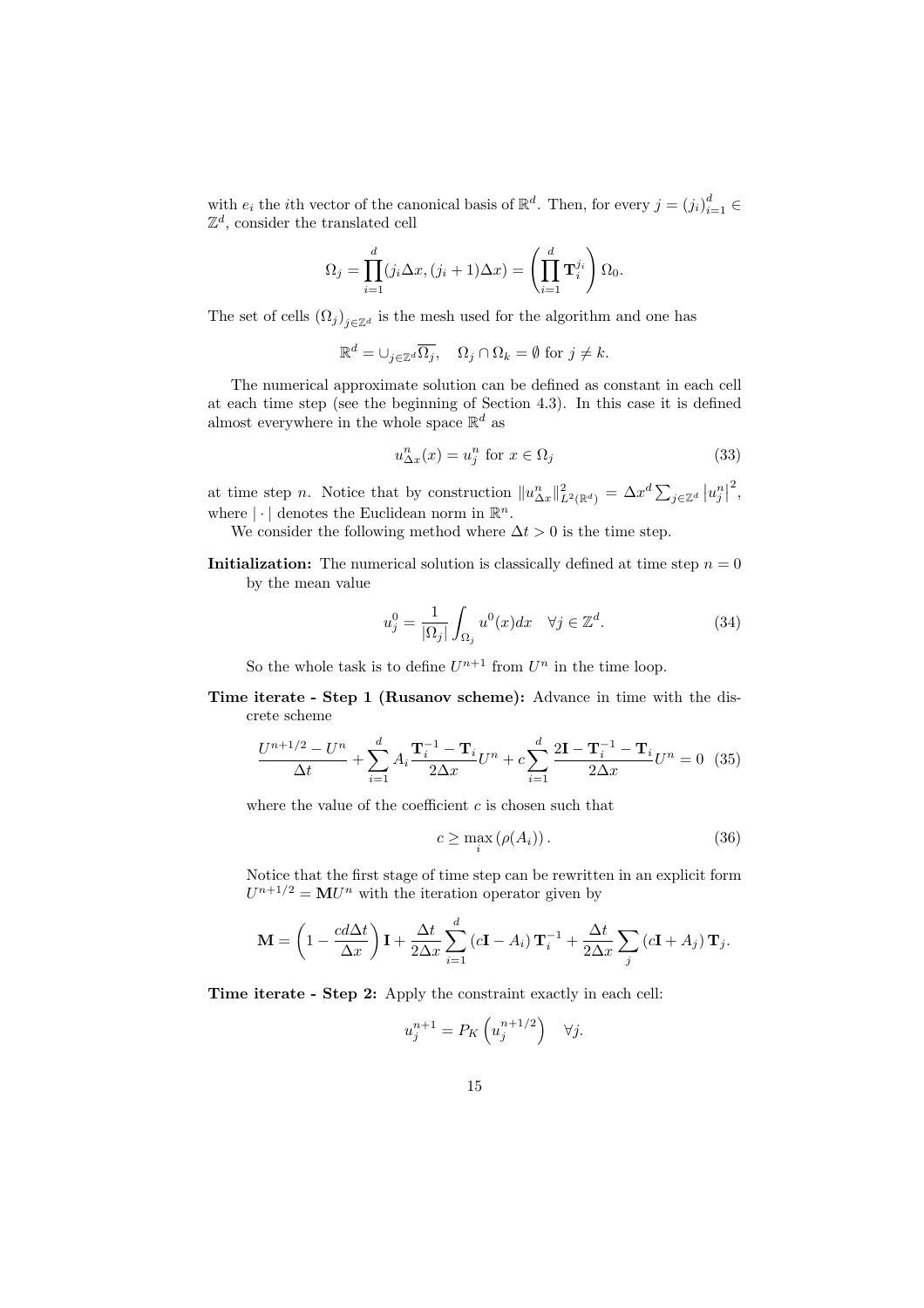Then we loop over the time step  $\Delta t > 0$ . As usual stability of the algorithm will be proven under a Courant-Friedrichs-Lewy (CFL) condition. We will show that in our case this CFL condition writes

$$
cd\Delta t \le \Delta x. \tag{37}
$$

Therefore we assume that the parameters of the algorithm satisfy (37) and (36).

### 4.2 A priori estimates

Now we prove various a priori estimates. We begin with a standard inequality for the first step of the time iterate.

Let us define the local  $L^2$  energy in the cell of the discrete solution at the beginning of the time iterate  $e_j^n = |u_j^n|^2$ , at the end of the first step of the time j iterate  $e_j^{n+1/2} = |u_j^{n+1/2}|$  <sup>2</sup>, and the local energy fluxes  $(f_i^n)_j = \langle u_j^n, A_i u_j^n \rangle$  at the beginning of the time iterate.

Lemma 11. *Under the CFL condition (37), one has the inequality*

$$
\frac{e^{n+1/2} - e^n}{\Delta t} + \sum_{i=1}^d \frac{\mathbf{T}_i^{-1} - \mathbf{T}_i}{2\Delta x} f_i^n + c \sum_{i=1}^d \frac{2\mathbf{I} - \mathbf{T}_i^{-1} - \mathbf{T}_i}{2\Delta x} e^n \le 0 \tag{38}
$$

*where*  $X \leq Y$  *means*  $X_j \leq Y_j$  *for all*  $j \in \mathbb{Z}^d$ *.* 

*Proof.* By definition  $U^{n+1/2} = \sum_{i=1}^{d} M_i U^n$  with

$$
M_i = \left(\frac{1}{d} - \frac{c\Delta t}{\Delta x}\right)\mathbf{I} + \frac{\Delta t}{2\Delta x}\left(c\mathbf{I} - A_i\right)\mathbf{T}_i^{-1} + \frac{\Delta t}{2\Delta x}\left(c\mathbf{I} + A_i\right)\mathbf{T}_i.
$$

• Let us prove the following upper bound (39) below. One has  $(M_iU^n)_j =$  $B_0U_j^n + B_iV_j^n + C_iW_j^n$  with  $V^n = \mathbf{T}_i^{-1}U^n$ ,  $W^n = \mathbf{T}_iU^n$ ,  $B_0 = \left(\frac{1}{d} - \frac{c\Delta t}{\Delta x}\right)\mathbf{I}$ ,  $B_i = \frac{\Delta t}{2\Delta x} (c\mathbf{I} - A_i)$  and  $C_i = \frac{\Delta t}{2\Delta x} (c\mathbf{I} + A_i)$ . So

$$
\left| \left( M_i U^n \right)_j \right|^2 = \left| B_0 u_j^n \right|^2 + \left| B_i v_j^n \right|^2 + \left| C_i w_j^n \right|^2
$$
  
+2\left\langle B\_0 u\_j^n, B\_i v\_j^n \right\rangle + 2\left\langle B\_0 u\_j^n, C\_i w\_j^n \right\rangle + 2\left\langle B\_i v\_j^n, C\_i w\_j^n \right\rangle,

denoting  $v_j^n = (V^n)_j$  and  $w_j^n = (W^n)_j$ . Due to the CFL condition (37) and to the inequality (36), all matrices  $B_0$ ,  $B_i$  and  $C_i$  are symmetric and non-negative. On the other hand, they commute. So all products of these matrices are also nonnegative and symmetric matrices. One can use the Cauchy-Schwarz inequality to show for example that

$$
2\left\langle B_{i}v_{j}^{n},C_{i}w_{j}^{n}\right\rangle \leq\left\langle C_{i}B_{i}v_{j}^{n},v_{j}^{n}\right\rangle +\left\langle B_{i}C_{i}w_{j}^{n},w_{j}^{n}\right\rangle
$$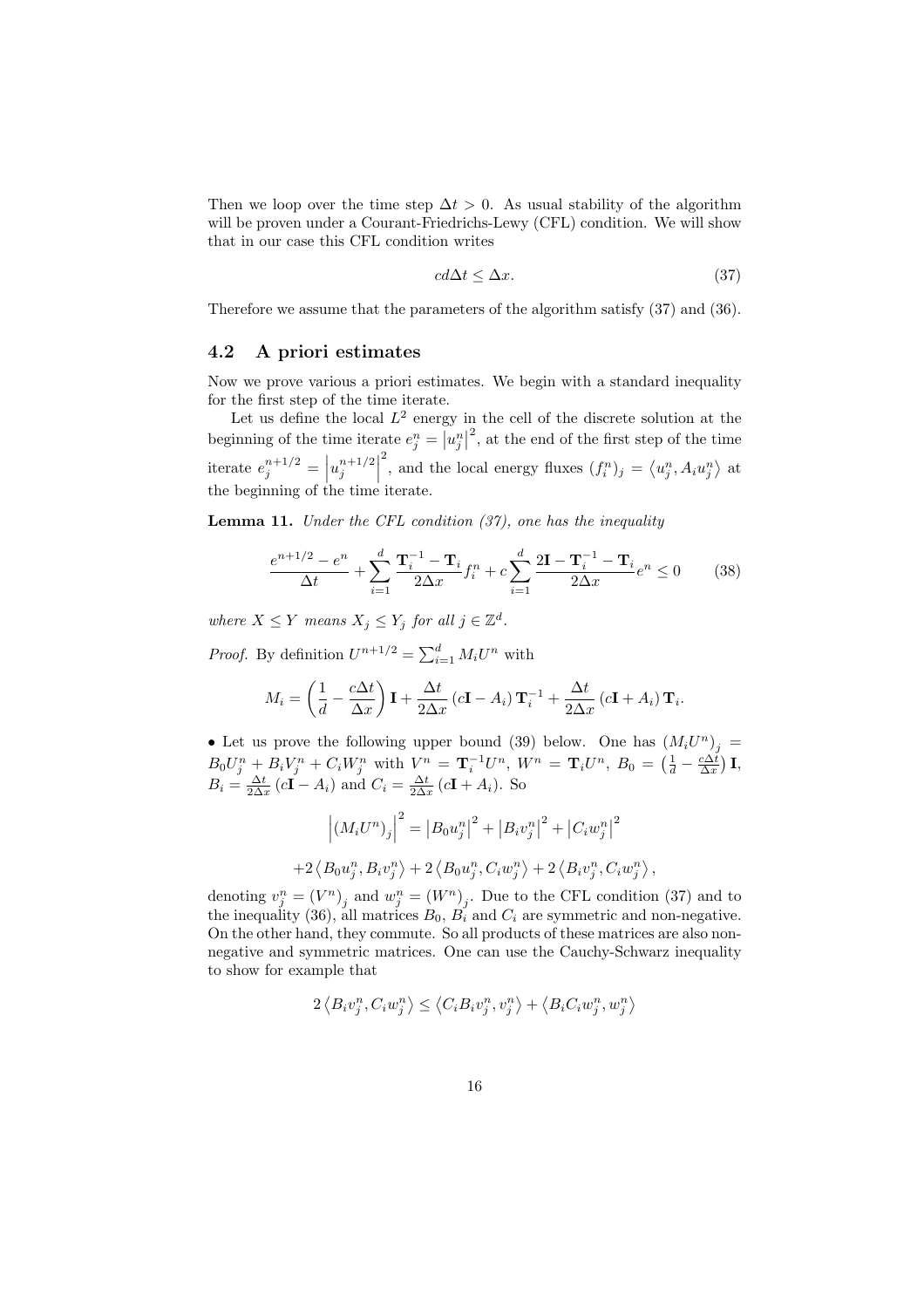(and similar inequalities for similar expressions). Therefore

$$
\left| \left( M_i U^n \right)_j \right|^2 \leq \left| B_0 u_j^n \right|^2 + \left| B_i v_j^n \right|^2 + \left| C_i w_j^n \right|^2
$$
  
+  $\left\langle B_i B_0 u_j^n, u_j^n \right\rangle + \left\langle B_0 B_i v_j^n, v_j^n \right\rangle$   
+  $\left\langle C_i B_0 u_j^n, u_j^n \right\rangle + \left\langle B_0 C_i w_j^n, w_j^n \right\rangle$   
+  $\left\langle C_i B_i v_j^n, v_j^n \right\rangle + \left\langle B_i C_i w_j^n, w_j^n \right\rangle$   
 $\leq \left\langle D_i B_0 u_j^n, u_j^n \right\rangle + \left\langle D_i B_i v_j^n, v_j^n \right\rangle + \left\langle D_i C_i w_j^n, w_j^n \right\rangle$ 

with  $D_i = B_0 + B_i + C_i$ . We notice that  $D_i = \frac{1}{d}$ **I** for all *i*. It means that

$$
\left| \left( M_i U^n \right)_j \right|^2 \leq \frac{1}{d} \left\langle B_0 u_j^n, u_j^n \right\rangle + \frac{1}{d} \left\langle B_i v_j^n, v_j^n \right\rangle + \frac{1}{d} \left\langle C_i w_j^n, w_j^n \right\rangle. \tag{39}
$$

• Therefore

$$
e_j^{n+1/2} = |u_j^{n+1/2}|^2 \le d \sum_{i=1}^d |(M_i U^n)_j|^2
$$
  

$$
\le \sum_{i=1}^d [ \langle B_0 u_j^n, u_j^n \rangle + \langle B_i v_j^n, v_j^n \rangle + \langle C_i w_j^n, w_j^n \rangle ]
$$
  

$$
\le \left(1 - \frac{c d \Delta t}{\Delta x}\right) |u_j^n|^2 + \sum_{i=1}^d [ \langle B_i v_j^n, v_j^n \rangle + \langle C_i w_j^n, w_j^n \rangle ].
$$

By definition, one has the identities  $\langle B_i v_j^n, v_j^n \rangle = \frac{c\Delta t}{2\Delta x} \left( \mathbf{T}_i^{-1} e^n \right)_j - \frac{\Delta t}{2\Delta x} \left( \mathbf{T}_i^{-1} f_i^n \right)_j$ <br>and  $\langle C_i w_j^n, w_j^n \rangle = \frac{c\Delta t}{2\Delta x} \left( \mathbf{T}_i e^n \right)_j + \frac{\Delta t}{2\Delta x} \left( \mathbf{T}_i f_i^n \right)_j$ . Finally we obtain

$$
e_j^{n+1/2} \le \left(1 - \frac{cd\Delta t}{\Delta x}\right) e_j^n
$$
  
+ 
$$
\sum_{i=1}^d \left[\frac{c\Delta t}{2\Delta x} \left(\mathbf{T}_i^{-1} e^n\right)_j - \frac{\Delta t}{2\Delta x} \left(\mathbf{T}_i^{-1} f_i^n\right)_j + \frac{c\Delta t}{2\Delta x} \left(\mathbf{T}_i e^n\right)_j + \frac{\Delta t}{2\Delta x} \left(\mathbf{T}_i f_i^n\right)_j\right],
$$

which is nothing but the claim.

Next we consider a test vector  $\kappa \in K$  and we define

$$
(e_{\kappa}^{n})_{j} = |u_{j}^{n} - \kappa|^{2}
$$
\n(40)

 $\Box$ 

and the local energy fluxes

$$
(f_{i,\kappa}^n)_j = \langle u_j^n - \kappa, A_i \left( u_j^n - \kappa \right) \rangle.
$$

These quantities correspond to the discrete analogues of what appears in the weak inequalities (6).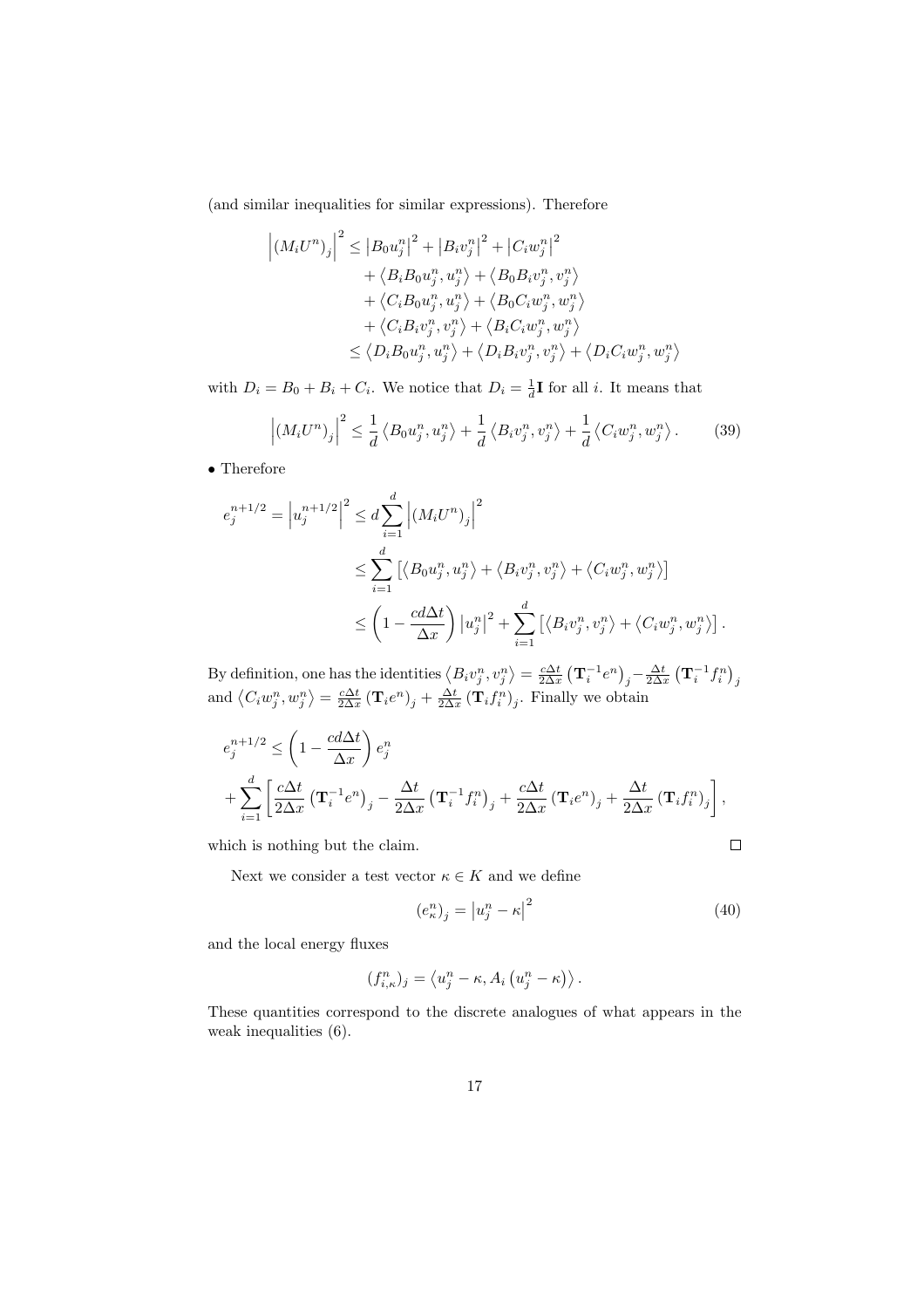Corollary 12. *Under the CFL condition (37), one has the inequality for all*  $\kappa \in K$ 

$$
\frac{e_{\kappa}^{n+1} - e_{\kappa}^n}{\Delta t} + \sum_{i=1}^d \frac{\mathbf{T}_i^{-1} - \mathbf{T}_i}{2\Delta x} f_{i,\kappa}^n + c \sum_{i=1}^d \frac{2\mathbf{I} - \mathbf{T}_i^{-1} - \mathbf{T}_i}{2\Delta x} e_{\kappa}^n \le 0. \tag{41}
$$

*Proof.* Since the first step of the time iterate is invariant with respect to translations in the state space, one can generalize (38) and get for all  $\kappa \in K$ 

$$
\frac{e_{\kappa}^{n+1/2} - e_{\kappa}^n}{\Delta t} + \sum_{i=1}^d \frac{\mathbf{T}_i^{-1} - \mathbf{T}_i}{2\Delta x} f_{i,\kappa}^n + c \sum_{i=1}^d \frac{2\mathbf{I} - \mathbf{T}_i^{-1} - \mathbf{T}_i}{2\Delta x} e_{\kappa}^n \le 0.
$$

 $\begin{aligned} \mathbf{y}_j = \left| u_j^{n+1/2} - \kappa \right| \end{aligned}$ <sup>2</sup>. The second step of the algorithm is an  $L^2$ Here  $(e_{\kappa}^{n+1/2})$ contraction in  $\mathbb{R}^d$ , since it is a projection; so  $e^{n+1}_\kappa \leq e^{n+1/2}_\kappa$ . With the previous inequality it proves the claim.  $\Box$ 

Remark 13. *Inequality (41) is connected to the classical* L 2 *stability of the scheme. Indeed one has*

$$
||u_{\Delta x}^{n}||_{L^{2}(\mathbb{R}^{d})} \le ||u_{\Delta x}^{0}||_{L^{2}(\mathbb{R}^{d})}.
$$
\n(42)

*To prove this, we use inequality (41) with*  $\kappa = 0$ . Then we sum the compo*nents* of  $e_0^{n+1}$  and  $e_0^n$  $\sum$ <sup>0</sup> *over all cells. Since the fluxes disappear then one gets*  $\left\{ \left( e_{0}^{n+1}\right) _{j}^{\circ}\leq\sum_{j}\left( e_{0}^{n}\right) _{j}\right.$  which implies (42). Inequality (37) is the CFL condi*tion for the classical* L 2 *stability.*

**Lemma 14.** Consider two numerical solutions  $U^n$  and  $V^n$ . Then, under the *CFL condition (37), one has the inequality*

$$
||U^{n} - V^{n}||_{L^{2}(\mathbb{R}^{d})} \le ||U^{0} - V^{0}||_{L^{2}(\mathbb{R}^{d})}. \tag{43}
$$

*Proof.* Set  $W^n = U^n - V^n$  and  $W^{n+1/2} = U^{n+1/2} - V^{n+1/2}$ . Since the first step of the time iterate is a linear scheme of type  $U^{n+1/2} = \mathbf{M} U^n$  then  $W^{n+1/2} =$  $\mathbf{M} \hat{W}^n$ . Since this first step is  $L^2$  stable (38) then  $\big\| W^{n+1/2} \big\|_{L^2(\mathbb{R}^d)} \leq |W^n|_{L^2(\mathbb{R}^d)}$ . With classical notations one has

$$
W^{n+1} = P_K U^{n+1/2} - P_K V^{n+1/2}
$$
  
\n
$$
\Rightarrow \|W^{n+1}\|_{L^2(\mathbb{R}^d)} \le \|U^{n+1/2} - V^{n+1/2}\|_{L^2(\mathbb{R}^d)} = \|W^{n+1/2}\|_{L^2(\mathbb{R}^d)}
$$

since  $P_K$  is, in each cell, a projection onto the convex set K. So  $||W^{n+1}||_{L^2(\mathbb{R}^d)} \le$  $||W^n||_{L^2(\mathbb{R}^d)}$ .

**Lemma 15.** Assume  $u^0 \in H^1(\mathbb{R}^d, K)$ . Assume the CFL condition (37) holds. *One has the space inequalities*

$$
||U^{n} - \mathbf{T}_{i}U^{n}||_{L^{2}(\mathbb{R}^{d})} \leq \Delta x ||u^{0}||_{H^{1}(\mathbb{R}^{d})} \quad \forall i \in \{1, ..., d\}.
$$
 (44)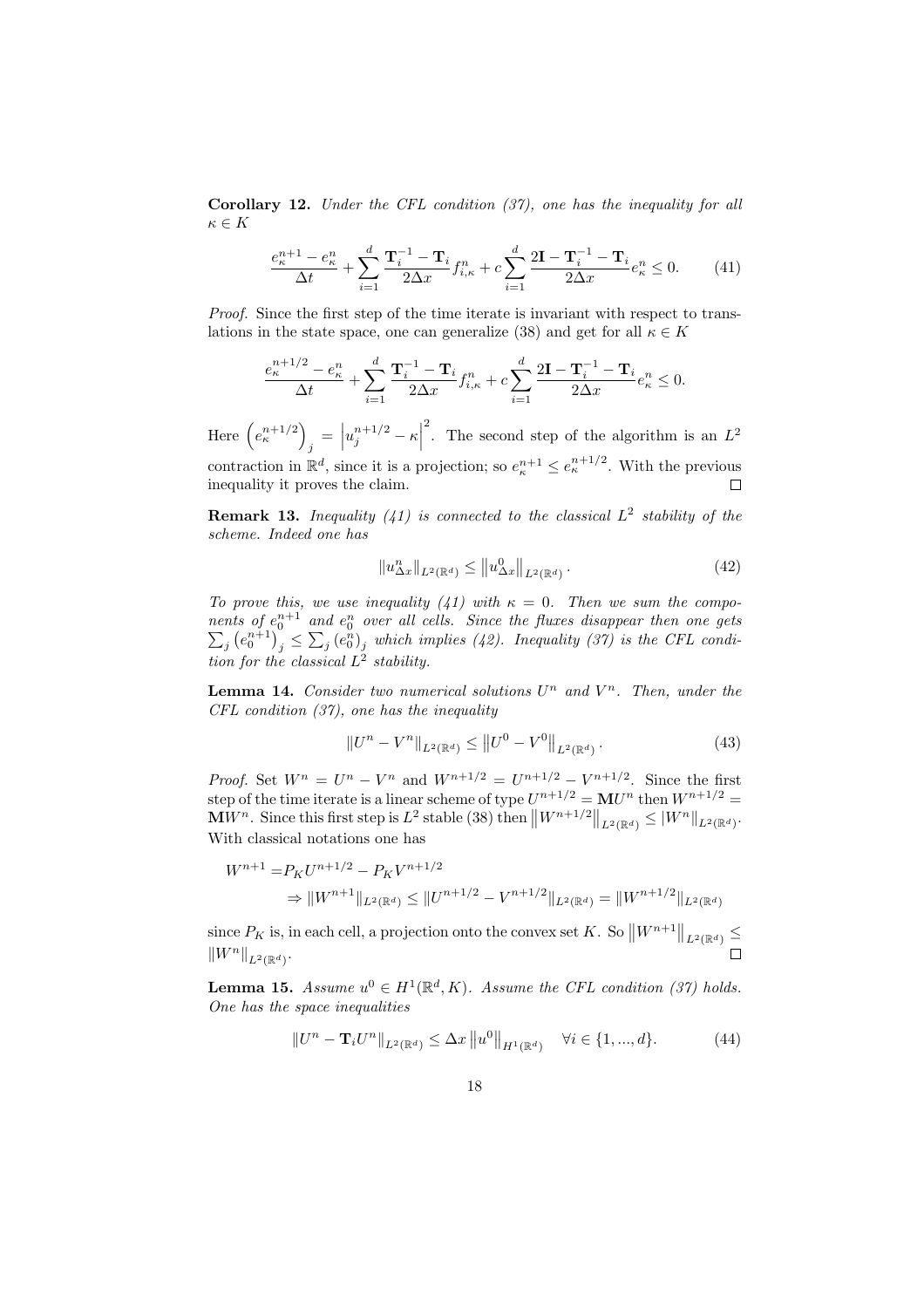*The time inequality*

$$
||U^{n+1} - U^n||_{L^2(\mathbb{R}^d)} \le C\Delta t ||u^0||_{H^1(\mathbb{R}^d)}
$$
\n(45)

*also holds, for some constant*  $C > 0$  *only depending on the matrices*  $A_i$ .

*Proof.* To prove the first inequality (44) we use (43) with  $V^n = \mathbf{T}_i U^n$  and the well-known bound  $||U^0 - \mathbf{T}_i U^0||_{L^2(\mathbb{R}^d)} \leq \Delta x ||u^0||_{H^1(\mathbb{R}^d)}$ .

To prove the second inequality,  $(45)$ , we rely on the triangular inequality

$$
||U^{n+1} - U^n||_{L^2(\mathbb{R}^d)} \le ||U^{n+1} - U^{n+1/2}||_{L^2(\mathbb{R}^d)} + ||U^{n+1/2} - U^n||_{L^2(\mathbb{R}^d)}.
$$

Considering (35), the increment  $U^{n+1/2} - U^n$  is easily expressed as  $\frac{\Delta t}{\Delta x}$  times a linear combination of terms that can all be bounded using (44). Therefore the following inequality holds for a convenient constant  $C_1 > 0$ 

$$
\left\|U^{n+1/2}-U^n\right\|_{L^2(\mathbb{R}^d)}\leq C_1\Delta t\left\|u^0\right\|_{H^1(\mathbb{R}^d)}.
$$

By construction,  $u_j^n \in K$  for all  $j \in \mathbb{Z}^d$ . Therefore

$$
u_j^{n+1/2} - u_j^{n+1} \Big| = \Big| u_j^{n+1/2} - P_K \left( u_j^{n+1/2} \right) \Big| \le \Big| u_j^{n+1/2} - u_j^{n} \Big|.
$$

So

 $\overline{\phantom{a}}$  $\overline{\phantom{a}}$  $\overline{\phantom{a}}$ 

$$
\left\|U^{n+1} - U^{n+1/2}\right\|_{L^2(\mathbb{R}^d)} \leq C_1 \Delta t \left\|u^0\right\|_{H^1(\mathbb{R}^d)}.
$$

Therefore (45) holds with  $C = 2C_1$ . It ends the proof.

#### 4.3 Convergence to the weak solution

In this section, the existence result stated in Theorem 3 is obtained by proving that the sequence of numerical solutions converges (up to a subsequence) toward a solution of the constrained problem in the sense of Definition 2 as the space step  $\Delta x$  tends to 0. Here the ratio  $\Delta t/\Delta x$  is fixed:

$$
\Delta t = C_{CFL} \Delta x
$$

(with  $C_{CFL} \leq 1/(cd)$ ), so that the unique parameter of the numerical solution is  $\Delta x$ .

Before stating the main results of this part, we introduce the barycentric functions of the unit reference hypercube  $S = [0, 1]^d$ . These barycentric functions enable us to construct representation functions of the numerical solution and to apply standard compactness results.

By definition, the *d*-dimensional hypercube has  $2<sup>d</sup>$  corners, each of which is denoted

$$
\alpha = (\alpha_1, \cdots, \alpha_d) \quad \alpha_i = 0 \text{ or } 1, \quad 1 \le i \le d.
$$

 $\Box$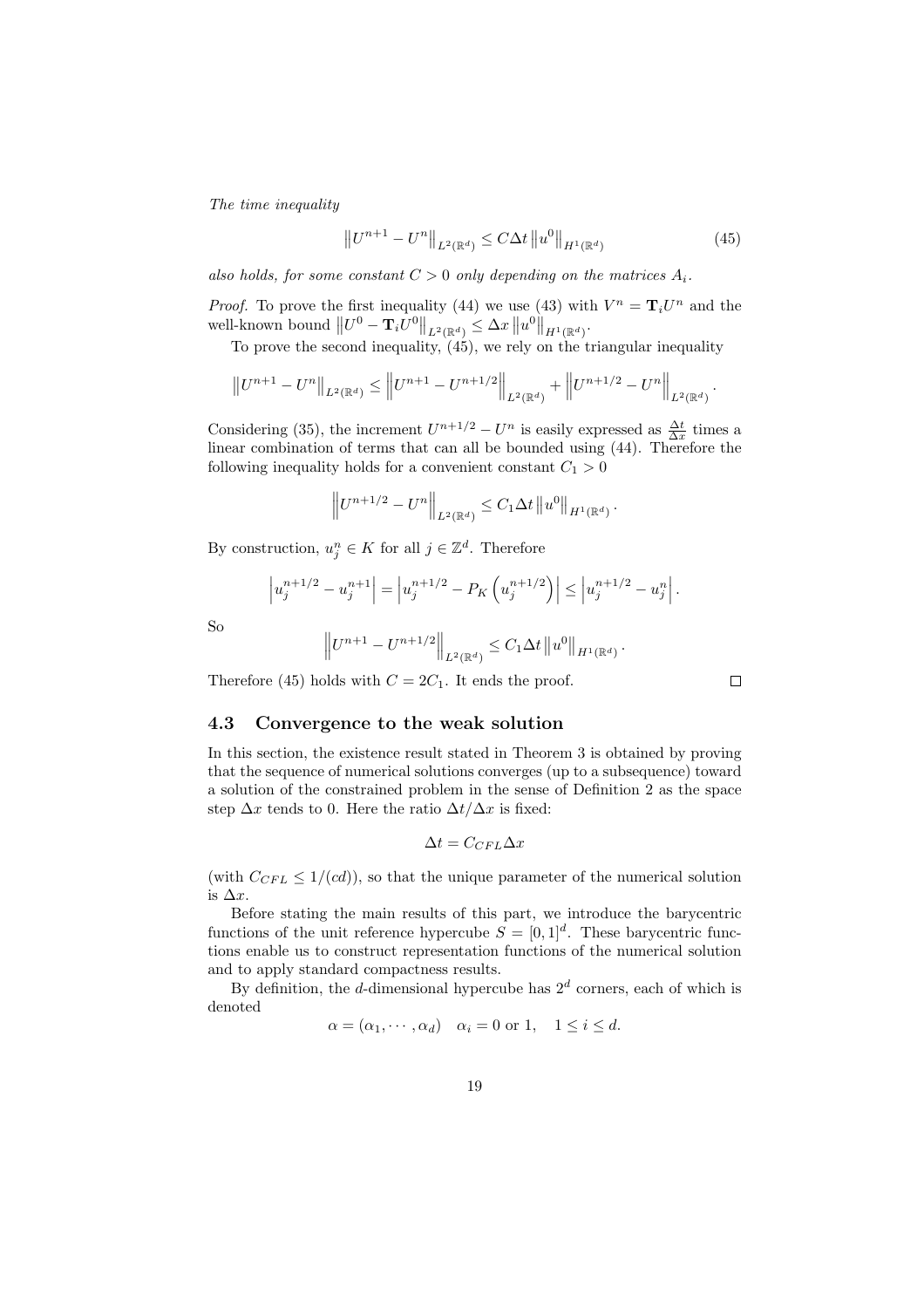The barycentric functions are

$$
\lambda_{\alpha}(x) = \Pi_{i=1}^{d} (1 - \alpha_i + (2\alpha_i - 1)x_i) \mathbf{1}_{S}(x), \quad x = (x_i)_{1 \le i \le d} \in S.
$$

By construction,  $\lambda_{\alpha}(\beta) = \delta_{\alpha,\beta}$  for  $\alpha, \beta \in \{0,1\}^d$ . Starting from the numerical solution (33) we define a first function almost everywhere

$$
u_{\Delta x}(t,x) = u_j^n \text{ for } x \in \Omega_j \text{ and } t_n < t < t_{n+1}
$$
 (46)

where  $t_n = n\Delta t$ . We define a second function almost everywhere

$$
U_{\Delta x}(t,x) = \sum_{\alpha \in \{0,1\}^d} \lambda_\alpha \left(\frac{x - j\Delta x}{\Delta x}\right) u_{j+\alpha}^n, \quad x \in \Omega_j, \ t_n < t < t_{n+1}.\tag{47}
$$

In the language of numerical analysis,  $U_{\Delta x}$  is a  $Q^1$  reconstruction of the numerical solution. Notice that  $U_{\Delta x}$  is by construction continuous and affine in all canonical directions inside every cell.

**Lemma 16.** *There exists three positive constants*  $c_1$ ,  $c_2$  *and*  $c_3$  *such that for a.e.*  $t > 0$ 

$$
||U_{\Delta x}(t)||_{L^{2}(\mathbb{R}^{d})} \leq c_{1}||u^{0}||_{L^{2}(\mathbb{R}^{d})}, \qquad (48)
$$

$$
\|\nabla U_{\Delta x}(t)\|_{L^2(\mathbb{R}^d)} \le c_2 \|\nabla u^0\|_{L^2(\mathbb{R}^d)} \ \text{if} \ u^0 \in H^1(\mathbb{R}^d),\tag{49}
$$

*and*

$$
||U_{\Delta x}(t) - u_{\Delta x}(t)||_{L^{2}(\mathbb{R}^{d})} \le (c_{3} ||\nabla u^{0}||_{L^{2}(\mathbb{R}^{d})}) \Delta x \text{ if } u^{0} \in H^{1}(\mathbb{R}^{d}).
$$
 (50)

*Proof.* Let us consider the cell

$$
j\Delta x + S\Delta x = \{x = (x_i), j_i\Delta x < x_i < (j_i + 1)\Delta x\}, \quad j = (j_i)_{1 \leq i \leq d}.
$$

By construction, the barycentric functions are such that  $0 \leq \lambda_{\alpha} \leq 1$ , so one deduces

$$
\int_{j\Delta x+S\Delta x} |U_{\Delta x}(t,x)|^2 dx \le \frac{c_1}{2^d} \sum_{\alpha \in \{0,1\}^d} |u_{j+\alpha}^n|^2, \quad t_n < t < t_{n+1}.
$$

After summation over all  $j$  and the use of  $(42)$ , the inequality  $(48)$  is obtained.

From (47) one gets for  $x \in \Omega_j$  and  $t_n < t < t_{n+1}$ 

$$
\nabla U_{\Delta x}(t,x) = \frac{1}{\Delta x} \sum_{\alpha \in \{0,1\}^d} \nabla \lambda_\alpha \left( \frac{x - j \Delta x}{\Delta x} \right) u_{j+\alpha}^n.
$$

Since  $\sum_{\alpha} \lambda_{\alpha} = 1$  by definition, then  $\sum_{\alpha} \nabla \lambda_{\alpha} = 0$ . So one has also

$$
\nabla U_{\Delta x}(t,x) = \frac{1}{\Delta x} \sum_{\alpha \in \{0,1\}^d} \nabla \lambda_{\alpha} \left( \frac{x - j\Delta x}{\Delta x} \right) \left( u_{j+\alpha}^n - u_j^n \right)
$$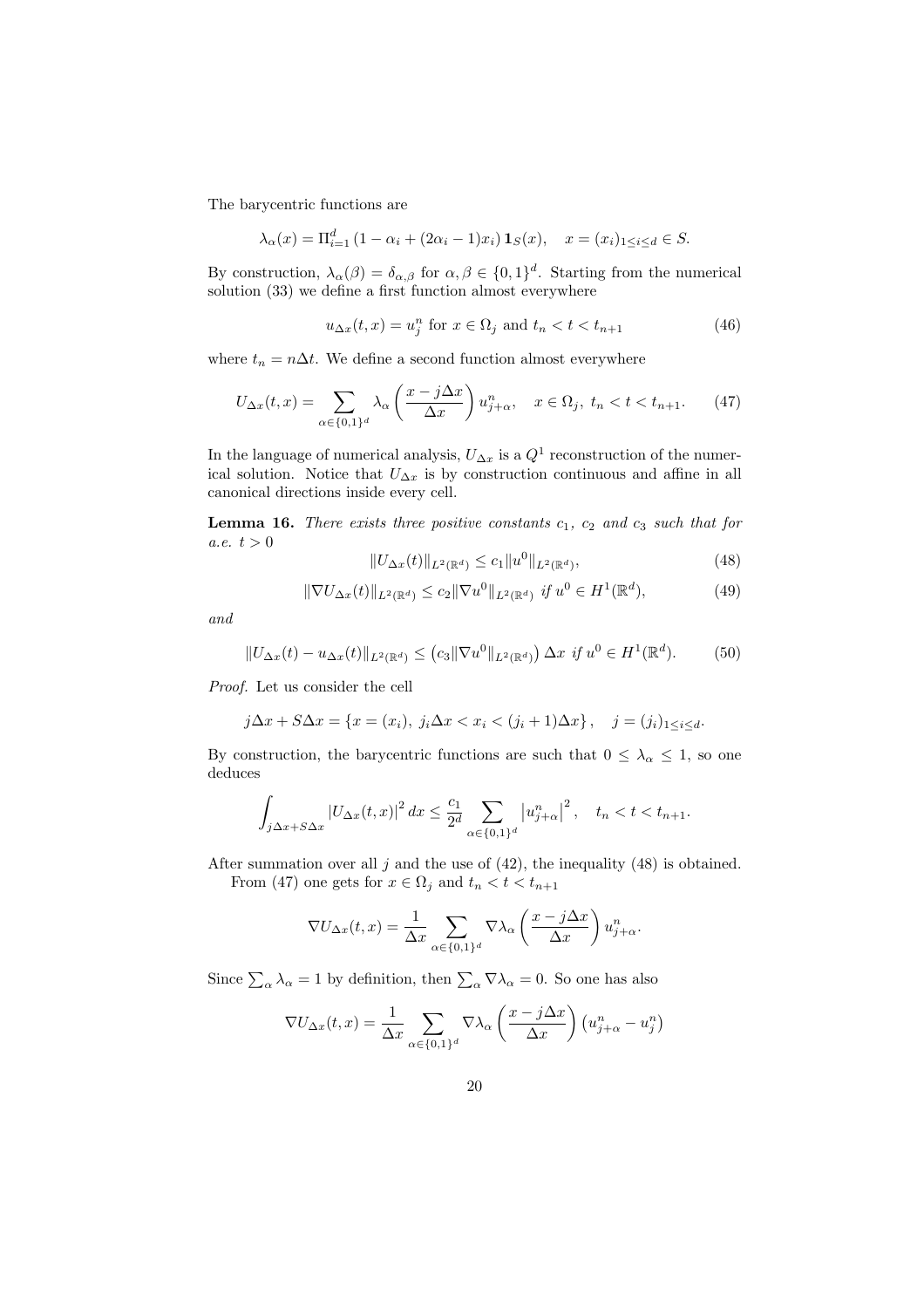for  $x \in \Omega_i$  and  $t_n < t < t_{n+1}$ . One obtains the bound

$$
\int_{j\Delta x+S\Delta x} \left|\nabla U_{\Delta x}(t,x)\right|^2 dx \le \frac{\tilde{c}_2}{2^d} \sum_{\alpha\in\{0,1\}^d} \left|u_{j+\alpha}^n - u_j^n\right|^2, \ t_n < t < t_{n+1}.
$$

Using now the inequality (44) we obtain the inequality (49) with eventually a greater constant  $c_2 \geq \tilde{c}_2$ .

Finally we notice that

$$
U_{\Delta x}(t,x) - u_{\Delta x}(t,x) = \sum_{\alpha \in \{0,1\}^d} \lambda_{\alpha} \left(\frac{x - j\Delta x}{\Delta x}\right) \left(u_{j+\alpha}^n - u_j^n\right)
$$

for  $x \in \Omega_i$  and  $t_n < t < t_{n+1}$ , from which we deduce (50).

 $\Box$ 

**Lemma 17.** *Assume*  $u^0 \in H^1(\mathbb{R}^d, K)$  *has a compact support. Let*  $T > 0$ *. Then there exists a weak solution*  $u \in C([0,T], L^2(\mathbb{R}^d, K)) \cap L^{\infty}([0,T], H^1(\mathbb{R}^d, K))$ *to (1) in the sense of Definition 2. Moreover*  $u(t, \cdot)$  *has a compact support in space for every*  $t \in [0, T]$ *.* 

*Proof.* The proof consists in two stages: first we let  $\Delta x$  go to zero and we extract a converging subsequence; second we show that the limit is indeed a weak solution.

Let us denote by C the support of  $u^0 \in H^1(\mathbb{R}^d, K)$ : C is bounded by hypothesis. For any  $\Delta x > 0$ , let  $U_{\Delta x}$  be the piecewise affine by direction function (47) defined by the scheme with this initial condition  $u^0$ . Let  $F =$  $\{U_{\Delta x}, 0 < \Delta x < 1\}$ . For all  $t \in [0, T]$  and all  $\Delta x \in (0, 1]$ , the support of  $U_{\Delta x}(t)$ is included in  $C_T = C + [-cT - 1, cT + 1]^d$  where c satisfies (36), thanks to the (crucial) finite propagation velocity property of the numerical scheme.

From inequality (48),

$$
F \subset L^{\infty}([0,T], L^2(C_T)).
$$

From inequality (49),

$$
F \subset L^{\infty}([0,T], H^1(C_T)),
$$

thus  $F \subset L^1_{loc}([0,T], H^1(C_T))$ . From inequality (45), for every  $h > 0$ , denoting by  $\tau_h$  the translation operator with length h in the t direction,

$$
||\tau_h f - f||_{L^{\infty}([0,T],L^2(C_T))} \leq C h ||u^0||_{H^1(\mathbb{R}^d)}
$$

for every  $f \in F$ , thus  $||\tau_h f - f||_{L^{\infty}([0,T],L^2(C_T))}$  converges to 0 uniformly for  $f \in F$ . Finally, since  $C_T$  is bounded, the imbedding  $H^1(C_T) \subset L^2(C_T)$  is compact. Therefore from a classical compactness result (Theorem 3 of [26] for instance), there exists a sequence  $(\Delta x_n)_{n\in\mathbb{N}}$  converging to 0 such that  $U_{\Delta x_n}$ converges toward  $u \in \mathcal{C}([0,T], L^2(C_T))$ . One also has by construction that  $u \in L^{\infty}([0,T], H^1(\mathbb{R}^d, K))$  and supp $(u) \subset C_T$ .

Due to (50),  $u_{\Delta x}$  also converges to  $u \in \mathcal{C}([0,T], L^2(C_T))$ . We will use this property to prove that  $u$  is a solution of the problem. The method is in the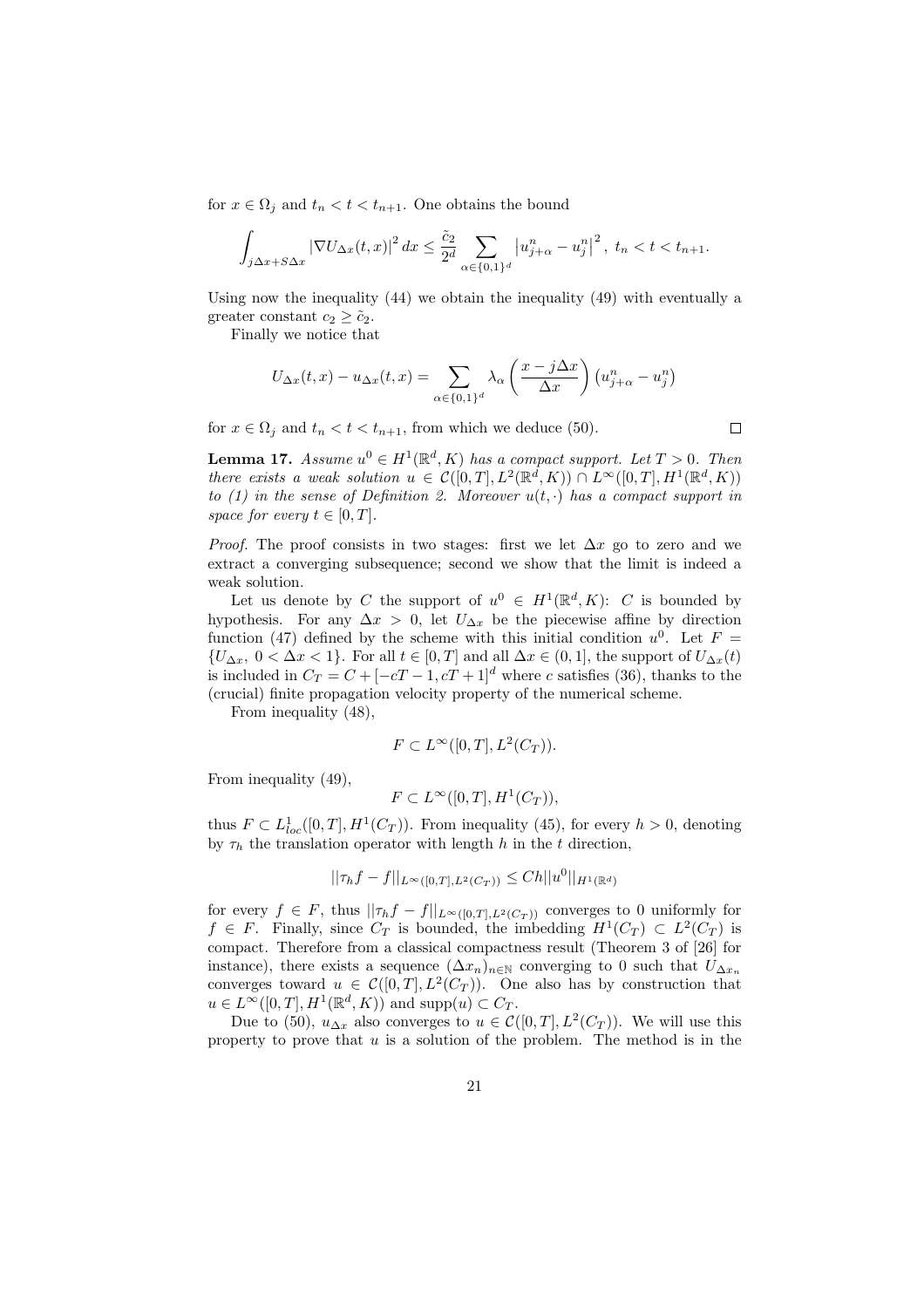spirit of the Lax-Wendroff theorem. Let us consider a test function  $\varphi \in \mathcal{D}_T^+$  and set  $\varphi_j^n = \varphi(n\Delta t, j\Delta x)$ . For a test vector  $\kappa \in K$  we define  $e_{\kappa}$  as in 40, multiply inequality (41) by  $\Delta x^d \Delta t \varphi_j^n$ , and take the sum

$$
\Delta x^{d} \Delta t \sum_{j \in \mathbb{Z}^{d}, n \in \mathbb{N}} \left( \frac{e_{\kappa}^{n+1} - e_{\kappa}^{n}}{\Delta t} + \sum_{i=1}^{d} \left( \frac{\mathbf{T}_{i}^{-1} - \mathbf{T}_{i}}{2\Delta x} f_{i,\kappa}^{n} + c \frac{2\mathbf{I} - \mathbf{T}_{i}^{-1} - \mathbf{T}_{i}}{2\Delta x} e_{\kappa}^{n} \right) \right)_{j} \varphi_{j}^{n} \le 0. \quad (51)
$$

Successive uses of the Abel rule lead to

$$
-\Delta x^{d} \Delta t \sum_{j \in \mathbb{Z}^{d}, n \in \mathbb{N}^{*}} e_{\kappa}^{n} \frac{\varphi_{j}^{n} - \varphi_{j}^{n-1}}{\Delta t} - \Delta x^{d} \sum_{j \in \mathbb{Z}^{d}} e_{\kappa}^{0} \varphi_{j}^{0}
$$

$$
-\Delta x^{d} \Delta t \sum_{j \in \mathbb{Z}^{d}, n \in \mathbb{N}} \sum_{i=1}^{d} (f_{i,\kappa}^{n})_{j} \left( \frac{\mathbf{T}_{i}^{-1} - \mathbf{T}_{i}}{2\Delta x} \varphi^{n} \right)_{j}
$$

$$
-\left( \Delta x^{d} \Delta t \sum_{j \in \mathbb{Z}^{d}, n \in \mathbb{N}} \sum_{i=1}^{d} (e_{\kappa}^{n})_{j} \left( \frac{2\mathbf{I} - \mathbf{T}_{i}^{-1} - \mathbf{T}_{i}}{2\Delta x^{2}} \varphi^{n} \right)_{j} \right) c \Delta x \leq 0.
$$

$$
(52)
$$

Now we consider the limit of this inequality in the regime  $\Delta x \to 0$  (recall that the ratio  $\Delta t/\Delta x$  is fixed). Since  $e_{\kappa} \to |u - \kappa|^2$  and  $e_{\kappa}^0 \to |u^0 - \kappa|^2$  in  $L^1$ ,

$$
\Delta x^d \Delta t \sum_{j \in \mathbb{Z}^d, n \in \mathbb{N}^*} e_{\kappa}^n \frac{\varphi_j^n - \varphi_j^{n-1}}{\Delta t} \longrightarrow \int_{\mathbb{R}_+} \int_{\mathbb{R}^d} \frac{|u - \kappa|^2}{2} \partial_t \varphi
$$

and

$$
\Delta x^d \sum_{j \in \mathbb{Z}^d} e^0_{\kappa} \varphi^0_j \longrightarrow \int_{\mathbb{R}^d} \frac{|u^0 - \kappa|^2}{2} \varphi^0.
$$

Similarly,

$$
\Delta x^d \Delta t \sum_{j \in \mathbb{Z}^d, n \in \mathbb{N}} (f_{i,\kappa}^n)_j \left( \frac{\mathbf{T}_i^{-1} - \mathbf{T}_i}{2\Delta x} \varphi^n \right)_j
$$

$$
\longrightarrow \int_{\mathbb{R}^d} \int_{\mathbb{R}_+} \langle u - \kappa, A_i (u - \kappa) \rangle \, \partial_{x_i} \varphi dt dx.
$$

Finally

$$
\left(\Delta x^d \Delta t \sum_{j\in \mathbb{Z}^d,n\in \mathbb{N}} \left(e_\kappa^n\right)_j \left(\frac{2\mathbf{I}-\mathbf{T}_i^{-1}-\mathbf{T}_i}{2\Delta x^2}\varphi^n\right)_j\right)c\Delta x\to 0.
$$

Therefore passing to the limit in (51) we get the existence of a weak solution.  $\Box$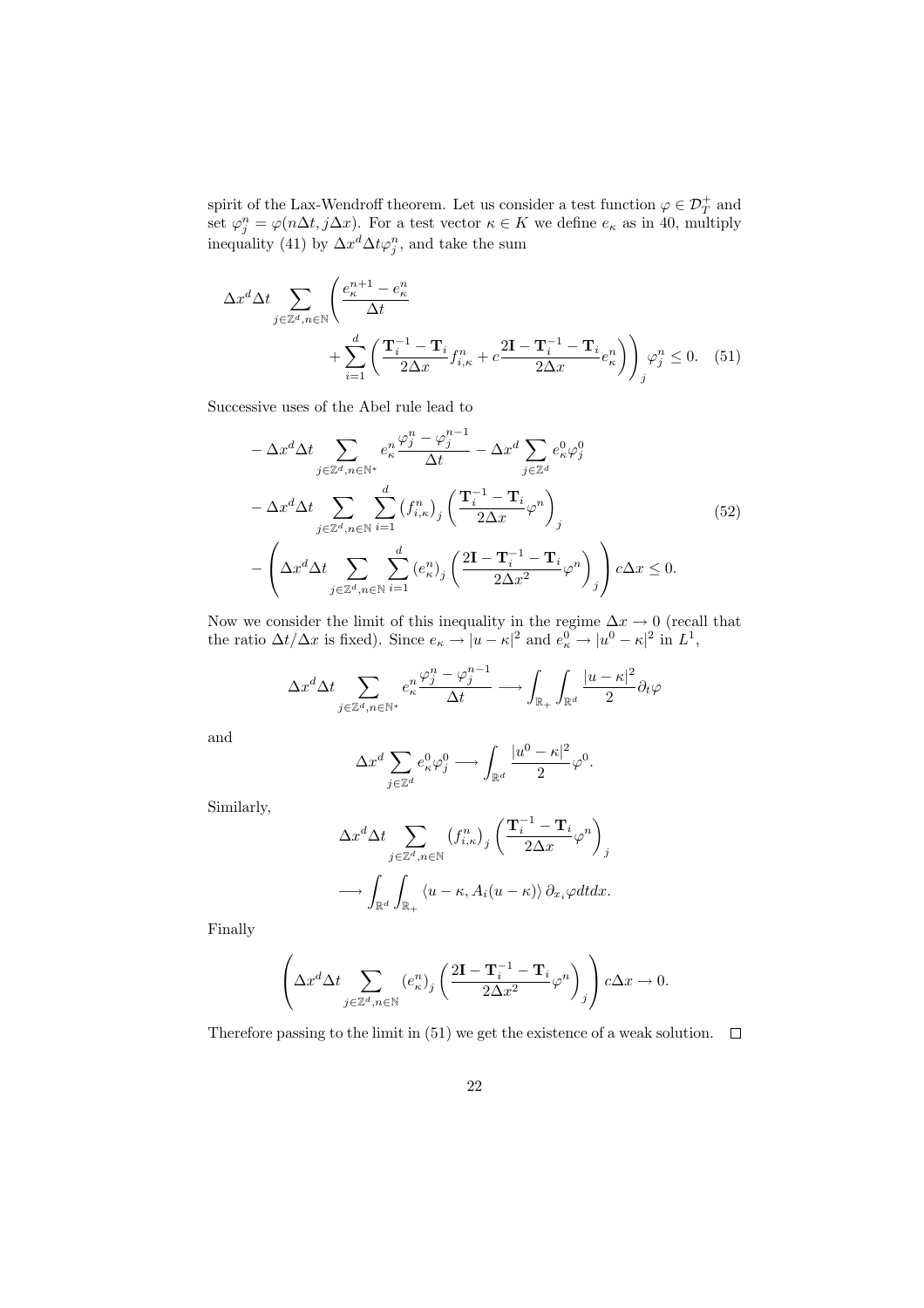*Proof of Theorem 3.* Let  $(u_k^0)_{k \in \mathbb{N}}$  be a sequence of functions in  $H^1(\mathbb{R}^d, K)$  with compact support that converges toward  $u^0$  in  $L^2(\mathbb{R}^d, K)$ . Thanks to Lemma 17, for every  $k \in \mathbb{N}$ , there exists an associated weak constrained solution  $u_k \in$  $\mathcal{C}([0,T], L^2(\mathbb{R}^d, K))$ . For every  $k, m \in \mathbb{N}$ , one has, from estimate (43) (that remains true at the limit for the exact solution),

$$
||u_k(t,\cdot)-u_m(t,\cdot)||_{L^2(\mathbb{R}^d)} \leq ||u_k^0-u_m^0||_{L^2(\mathbb{R}^d)}.
$$

Thus, for every  $t \in [0,T]$ ,  $(u_k(t, \cdot))_{k \in \mathbb{N}}$  converges in  $L^2$  to a function  $u(t, \cdot)$ . Furthermore, letting  $m$  go to infinity leads to

$$
||u_k(t,\cdot)-u(t,\cdot)||_{L^2(\mathbb{R}^d)} \leq ||u_k^0-u^0||_{L^2(\mathbb{R}^d)}.
$$

It can be shown, in the same manner as in the proof of Lemma 17, that  $u$ is a solution to the problem with initial condition  $u^0$ . Let us show that  $u \in$  $\mathcal{C}([0,T], L^2(\mathbb{R}^d, K))$ , that is to say that u is continuous with respect to time. For every  $t,s \in [0,T]$  one has

$$
||u(t, \cdot) - u(s, \cdot)||_{L^{2}(\mathbb{R}^{d})}
$$
  
\n
$$
\leq ||u(t, \cdot) - u_{k}(t, \cdot)||_{L^{2}(\mathbb{R}^{d})} + ||u_{k}(t, \cdot) - u_{k}(s, \cdot)||_{L^{2}(\mathbb{R}^{d})} + ||u_{k}(s, \cdot) - u(s, \cdot)||_{L^{2}(\mathbb{R}^{d})}
$$
  
\n
$$
\leq 2||u_{k}^{0} - u^{0}||_{L^{2}(\mathbb{R}^{d})} + ||u_{k}(t, \cdot) - u_{k}(s, \cdot)||_{L^{2}(\mathbb{R}^{d})}.
$$

As  $u_k^0$  converges to  $u^0$  and  $u^k$  is continuous in time, this inequality shows that for every  $\varepsilon > 0$  there exists  $\eta$  such that if  $|t-s| \leq \eta$ ,  $||u(t, \cdot)-u(s, \cdot)||_{L^2(\mathbb{R}^d)} \leq \varepsilon$ . Thus we have a solution to the problem in  $\mathcal{C}([0,T], L^2(\mathbb{R}^d, K))$ . Lemma 9 shows that problem (1) has at most one solution in the sense of Definition 2. The theorem is proven.

If the initial condition lies in  $H^1$ , the solution lies in  $L^{\infty}([0,T], H^1(\mathbb{R}^d, K))$ as a consequence of inequality (32). In particular, this shows that the presence of a constraint in the problem does not produce discontinuities in the solution.  $\Box$ 

### 5 Discontinuous solutions in dimension 1

In this section we consider discontinuous weak solutions, in dimension  $d = 1$  for simplicity.

Let us consider a weak solution  $u$  defined by

$$
u(t,x) = \begin{cases} u_L \in K \text{ for } x < \sigma t, \\ u_R \in K \text{ for } x > \sigma t \end{cases}
$$
 (53)

for  $t \geq 0$  and  $\sigma \in \mathbb{R}$ . The weak inequality writes

$$
\int_0^T \int_{\mathbb{R}} \left[ \frac{|u - \kappa|^2}{2} \partial_t + \frac{\langle u - \kappa, A(u - \kappa) \rangle}{2} \partial_x \right] \varphi \, dx \, dt + \int_{\mathbb{R}} \frac{|u^0 - \kappa|^2}{2} \varphi(0, x) \, dx \ge 0 \quad (54)
$$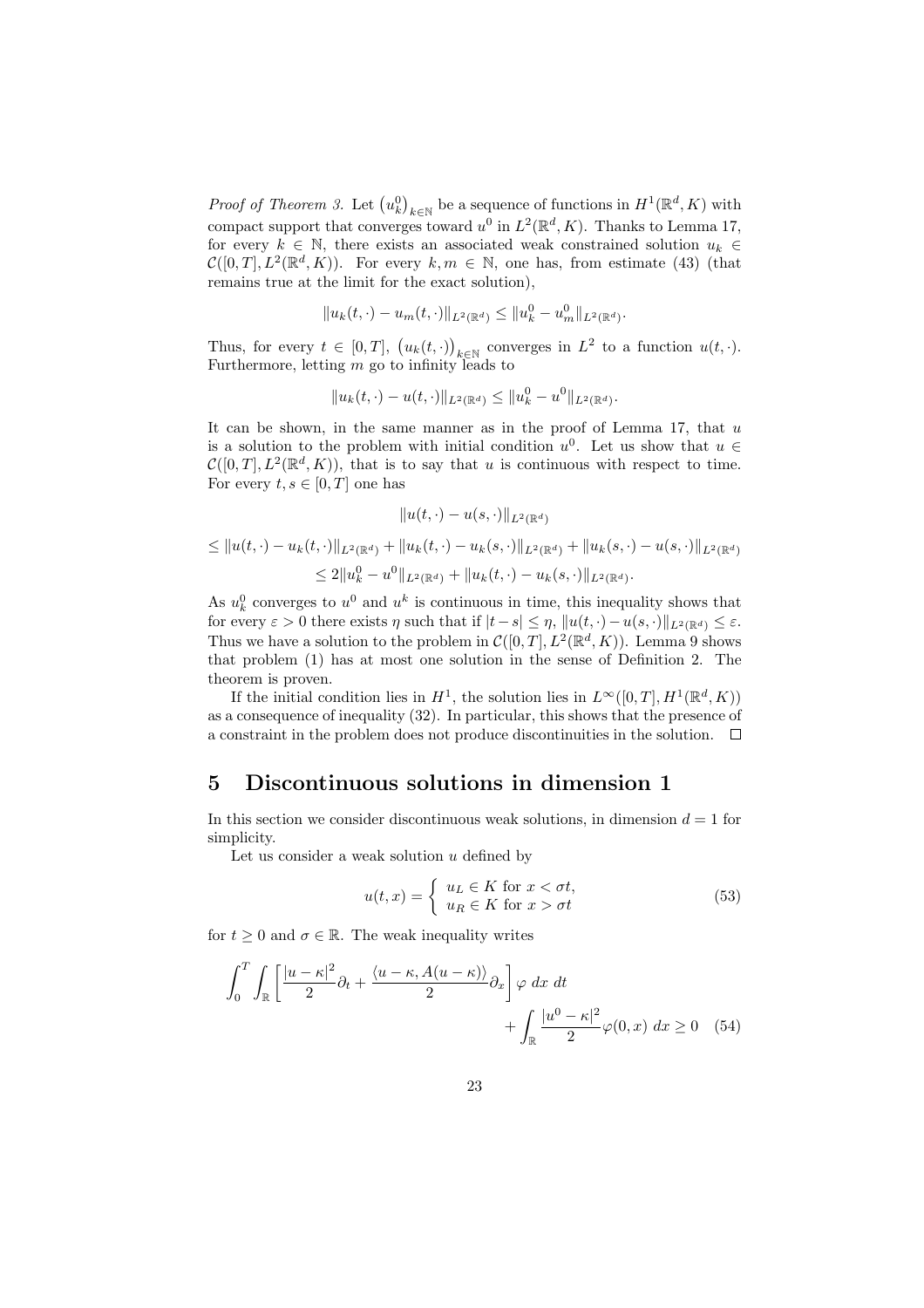for all  $\kappa \in K$  and for all  $\varphi \in \mathcal{D}_T^+$ .

The main question is to characterize all admissible triplets  $(\sigma, u_L, u_R)$  and to determine if these triplets are solutions, or not, of the unconstrained Rankine-Hugoniot relations:  $\sigma (u_R - u_L) = A (u_R - u_L)$ .

Lemma 18. *A discontinuous solution of type (53) is a weak solution if and only if*

$$
- \sigma \left[ |u_R - \kappa|^2 - |u_L - \kappa|^2 \right] + \left[ \langle u_R - \kappa, A(u_R - \kappa) \rangle - \langle u_L - \kappa, A(u_L - \kappa) \rangle \right] \le 0 \quad \forall \kappa \in K. \tag{55}
$$

These relations are called weak Rankine-Hugoniot relations in [8].

Definition 19. *The closed convex set* K *is strictly convex if and only if*

for all 
$$
\kappa, \kappa' \in K
$$
, for all  $\alpha \in (0, 1)$ ,  $\alpha \kappa + (1 - \alpha)\kappa' \in Int(K)$ .

Theorem 20. *Assume that* K *is strictly convex. Then a solution to the weak Rankine-Hugoniot relations (55) is a solution of the classical Rankine-Hugoniot relations*

$$
-\sigma(u_R - u_L) + A(u_r - u_L) = 0.
$$

*Proof.* After some algebra, (55) rewrites

$$
\left\langle -\sigma(u_R - u_L) + A(u_R - u_L), \kappa - \frac{1}{2}(u_R + u_L) \right\rangle \le 0 \quad \forall \kappa \in K.
$$

We plug  $\kappa = \frac{1}{2}(u_R + u_L) + w$  in (55).

The strict convexity of K implies that there exists  $\varepsilon > 0$  such that for all  $w \in B(0,\varepsilon)$ ,  $\kappa = \frac{1}{2}(u_R + u_L) + w \in K$ . Plugging this  $\kappa$  in (55) provides

$$
\langle -\sigma(u_R - u_L) + A(u_R - u_L), w \rangle \le 0 \quad \forall w \in B(0, \varepsilon).
$$

Therefore  $-\sigma(u_R - u_L) + A(u_R - u_L) = 0$  and the claim is proven.

### $\Box$

### 6 Numerical examples

In order to illustrate the previous theory, we compute the numerical solution for the wave system (7) in dimension one with the convex  $K = [0, 1]^2$  (subsection 6.1), and for the isotropic strain hardening system

$$
\begin{cases}\n\partial_t u - \partial_x \sigma = 0, \\
\partial_t \sigma - \partial_x u = 0, \\
\partial_t \gamma = 0, \\
|\sigma| + \gamma \le 1,\n\end{cases}
$$

(subsection 6.2). To simplify the interpretation of the numerical solutions, the Courant number is exactly 1:  $\Delta t = \Delta x$ . In this case the dissipation of the scheme vanishes, so the profiles remain sharp.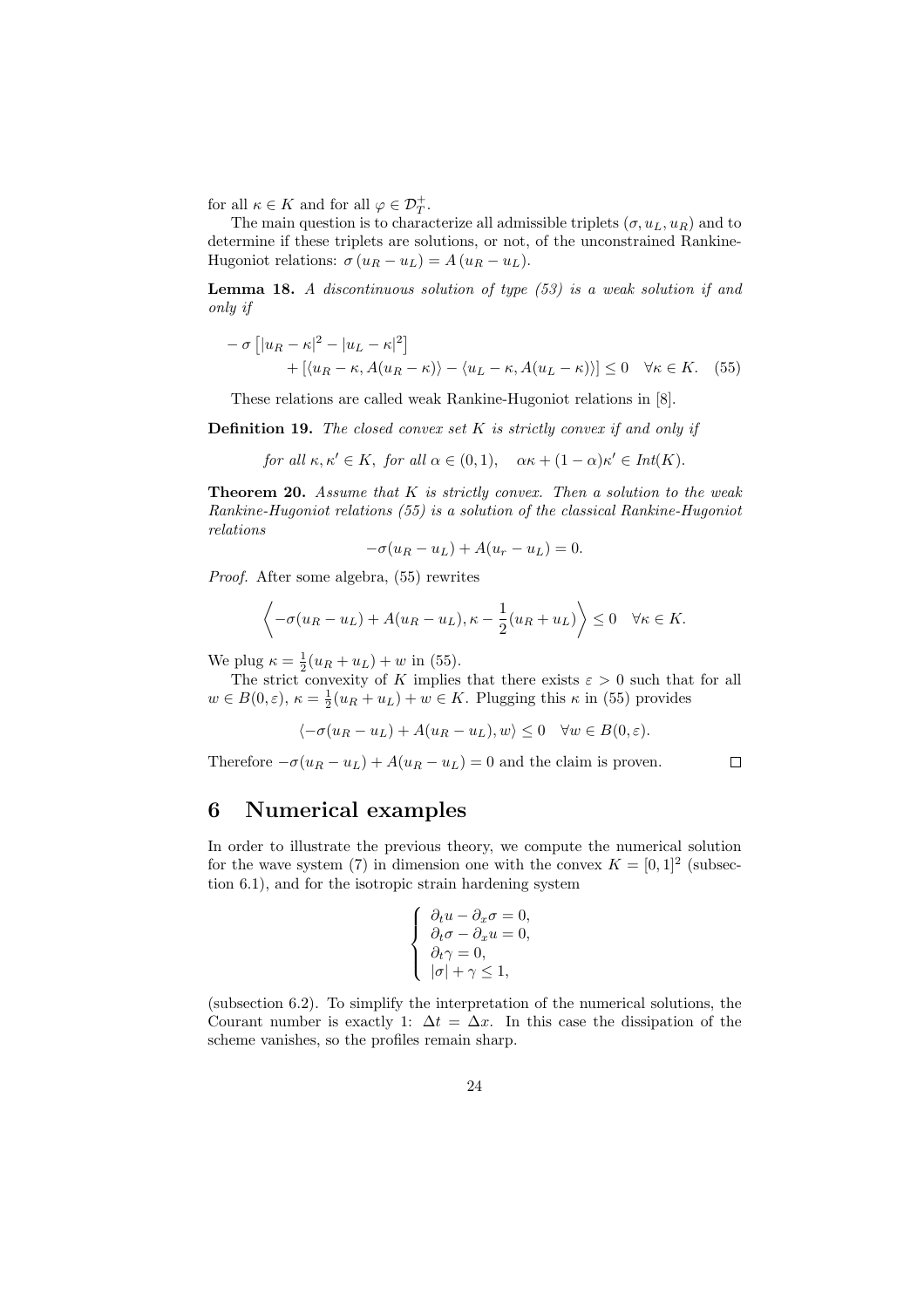### 6.1 Wave system

The domain is  $\Omega = [0, 1]$  with periodic boundary conditions. The initial condition is the discontinuous profile pictured in figure 1. The solution at  $t = 0.2$  and  $t = 0.4$  is displayed in figures 2 and 3, with a comparison with the unconstrained solution. The phase diagram of the numerical at times  $t = 0.2$  and  $t = 0.4$  is plotted in figure 4. On this figure we also plot the domain  $K$  which is a square, together with the phase diagram of the unconstrained solution. At time  $t = 0.2$ some parts of the unconstrained solution are clearly outside of  $K$ . We observe that the numerical constrained solution satisfies the constraint.



Figure 1: Initial condition

### 6.2 Strain hardening

We solve numerically the problem (22) with the constraint (24),  $g(\gamma) = \gamma$  and  $k = 1$ . The spatial domain is [0,1]. We take as initial condition  $u(0, x) =$  $\sigma(0,x) = \gamma(0,x) = 0$  for all  $x \in [0,1]$ . At the left boundary, we impose a given pulsation:

$$
(u - \sigma)(t, 0) = 3\sin(12\pi t), \quad t \in \mathbb{R}_+.
$$

The right boundary is endowed with the "transparent" condition

$$
\partial_x(u+\sigma)(t,1)=0.
$$

We observe on figure 4 that the numerical solution is such that  $\gamma$  decreases as the time advances. It means that the size of the static domain  $|\sigma|_{\text{max}} = k - g(\gamma)$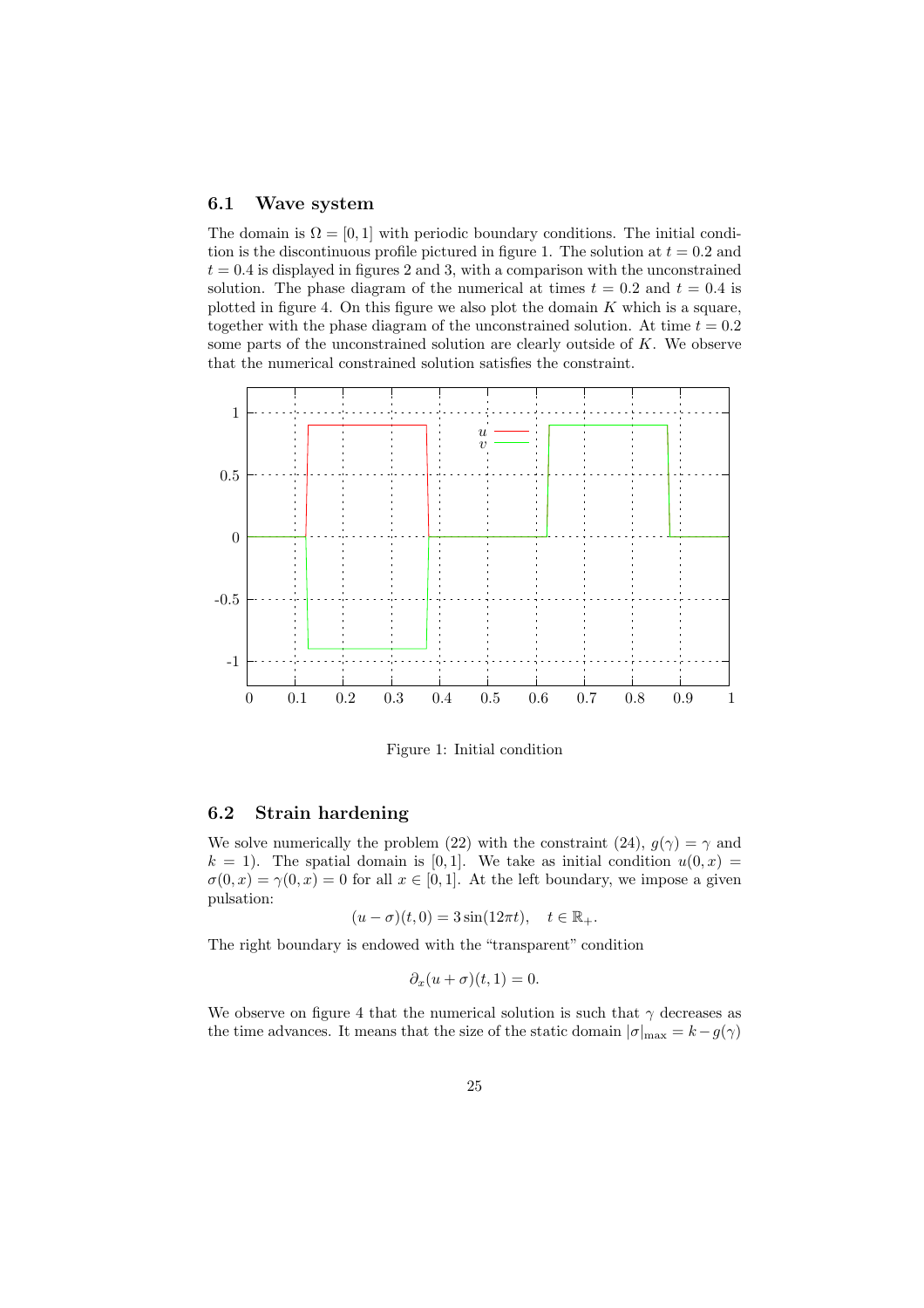

Figure 2: Numerical solution u at times  $t = 0.2$  (top) and  $t = 0.4$  (bottom). On both pictures we compare the constrained solution (bold line in red) and the unconstrained solution (thin line in green).

increases if the strain hardening parameter  $\gamma$  decreases. That is to say, that the constraint is less and less severe for the stress variable  $\sigma$ . This is all the more visible on figure 5 where we plot the function

$$
t\mapsto (\gamma(t,1/2),\sigma(t,1/2))\,.
$$

## A Convergence of the relaxation model

In this section, we give the main estimate that can be used to prove the convergence of the classical solutions of the relaxation model (2) towards the weak constrained solution of (1) when  $\varepsilon \to 0$ .

**Lemma 21.** *Assume*  $u^0 \in H^1(\mathbb{R}^d, K)$  *and consider*  $u_{\varepsilon} \in L^2([0, T] \times \mathbb{R}^d)$  *the weak solution of the relaxation problem* (2). Therefore, for all  $T > 0$  and all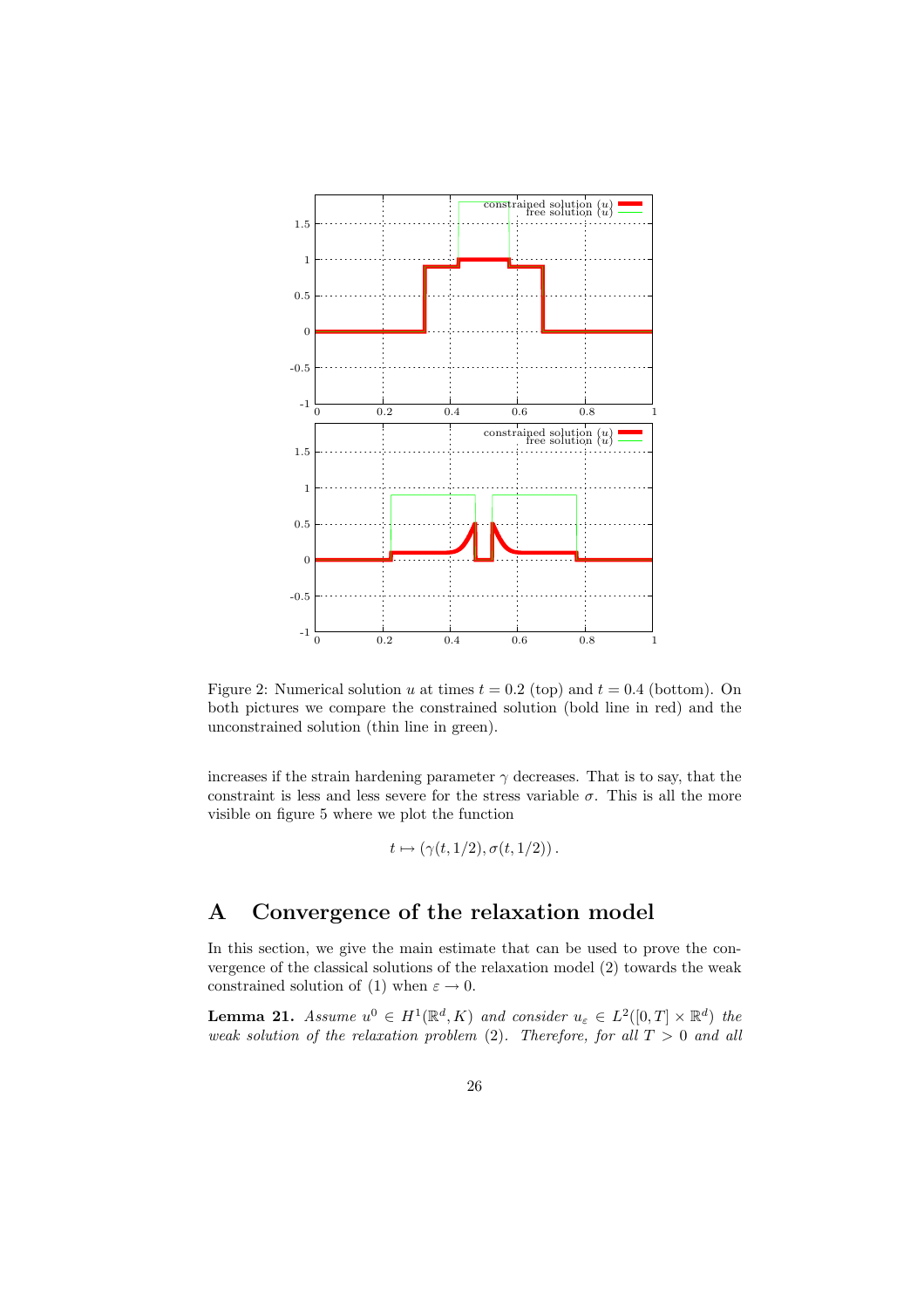

Figure 3: Numerical solution v at times  $t = 0.2$  (top) and  $t = 0.4$  (bottom). On both pictures we compare the constrained solution (bold line in red) and the unconstrained solution (thin line in green).

r > 0*, there exists a positive constant* C *which only depends on* T *and* r*, such that*

$$
||P_K u_\varepsilon - u_\varepsilon||^2_{L^2((0,T)\times B(0,r))} \leq C\frac{\varepsilon}{2}|u^0|_{H^1(B(0,r+LT))}^2
$$
\n
$$
(56)
$$

*where*  $|\cdot|$  *denotes a semi-norm.* 

*Proof.* The weak solution  $u_{\varepsilon}$  satisfies for all constant vector  $\kappa \in K$  and nonnegative test function  $\varphi$  the equation

$$
\int_{\mathbb{R}} \int_{\mathbb{R}^d} \left[ |u_{\varepsilon} - \kappa|^2 \partial_t + \sum_{i=1}^d \langle u_{\varepsilon} - \kappa, A_i (u_{\varepsilon} - \kappa) \rangle \partial_{x_i} \right] \varphi \, dx \, dt
$$
\n
$$
+ \int_{\mathbb{R}^d} |u_{\varepsilon}^0 - \kappa|^2 \varphi(0, x) \, dx + \frac{2}{\varepsilon} \int_{\mathbb{R}} \int_{\mathbb{R}^d} \langle u_{\varepsilon} - \kappa, P_K u_{\varepsilon} - u_{\varepsilon} \rangle \varphi \, dx \, dt \ge 0. \tag{57}
$$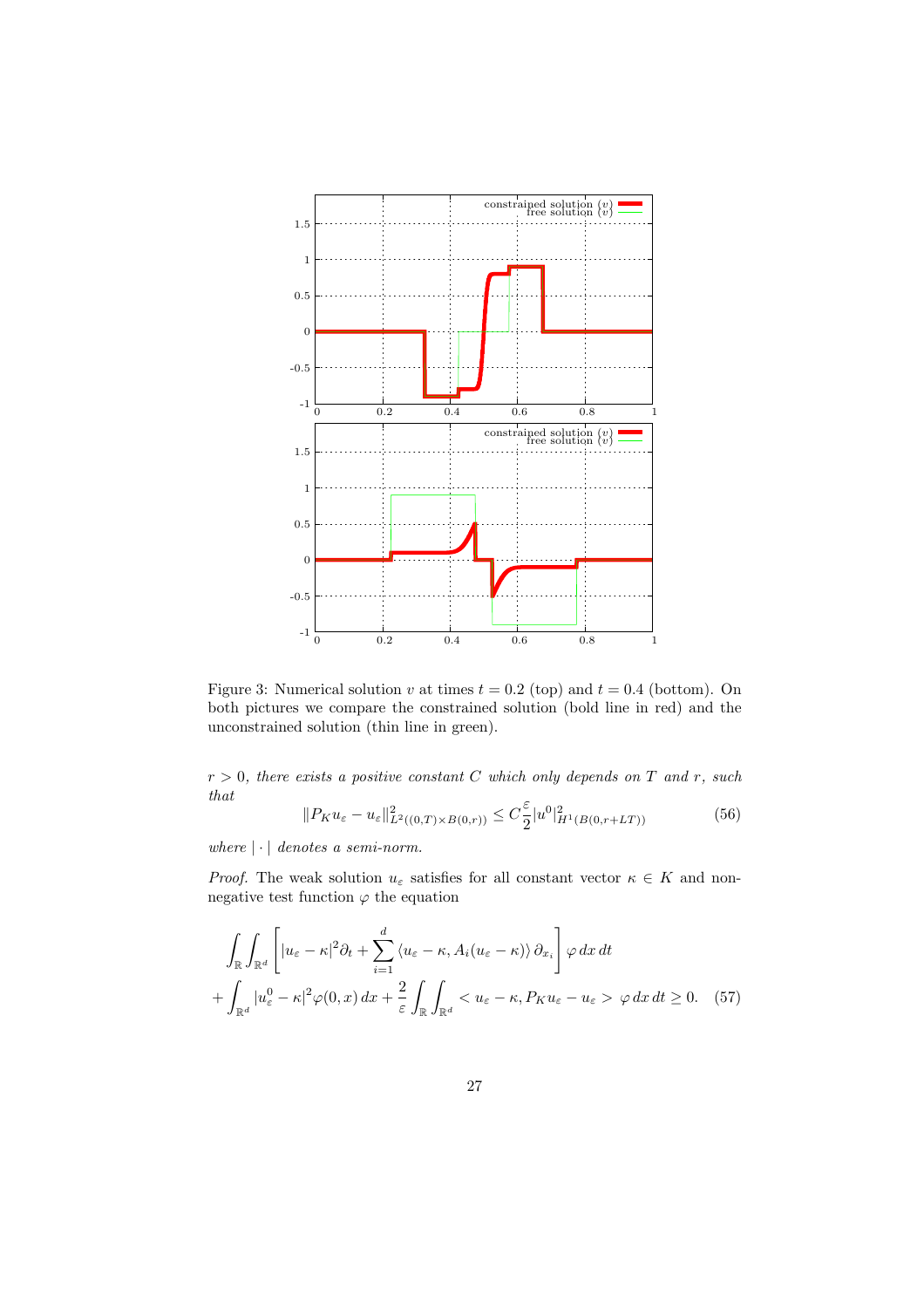

Figure 4: Phase diagram  $u, v$  at times  $t = 0.2$  (top) and  $t = 0.4$  (bottom). The phase diagram of the unconstrained solution is composed of 3 points (the solution is piecewise constant). The phase diagram of the constrained solution is inside the domain  $K$  which is a square.

By definition of  $P_K$ , we have  $(u_\varepsilon - \kappa, P_K u_\varepsilon - u_\varepsilon) \leq -|u_\varepsilon - P_K u_\varepsilon|^2$ , which yields

$$
\int_{\mathbb{R}} \int_{\mathbb{R}^d} \left[ |u_{\varepsilon} - \kappa|^2 \partial_t + \sum_{i=1}^d \langle u_{\varepsilon} - \kappa, A_i (u_{\varepsilon} - \kappa) \rangle \partial_{x_i} \right] \varphi \, dx \, dt \n+ \int_{\mathbb{R}^d} |u_{\varepsilon}^0 - \kappa|^2 \varphi(0, x) \, dx - \frac{2}{\varepsilon} \int_{\mathbb{R}} \int_{\mathbb{R}^d} |P_K u_{\varepsilon} - u_{\varepsilon}|^2 \varphi \, dx \, dt \ge 0. \tag{58}
$$

As in the Kruzhkov's uniqueness proof, take  $\varphi(t,x) = \chi_{\eta}(t)\omega_{\eta}(t,x), \eta > 0$ ,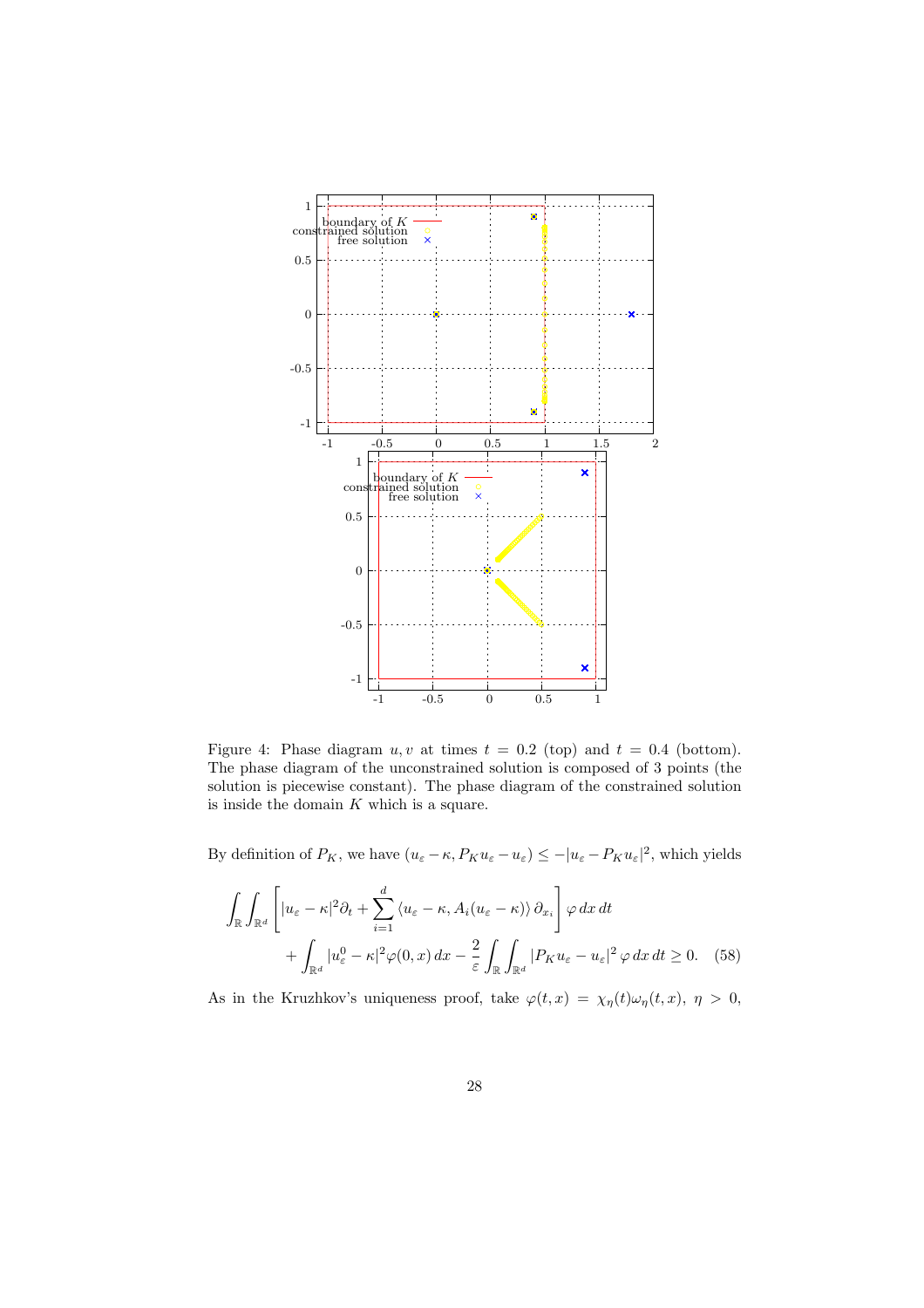

Figure 6: Parametric representation of the function  $t \mapsto (\gamma(t, 1/2), \sigma(t, 1/2))$  for  $0\leq t\leq 3.$ 

where

$$
\chi_{\eta}(t) = \begin{cases}\n1 & \text{if } 0 \leq t < T, \\
(T - t)/\eta + 1 & \text{if } T \leq t < T + \eta, \\
0 & \text{if } t \geq T + \eta,\n\end{cases}
$$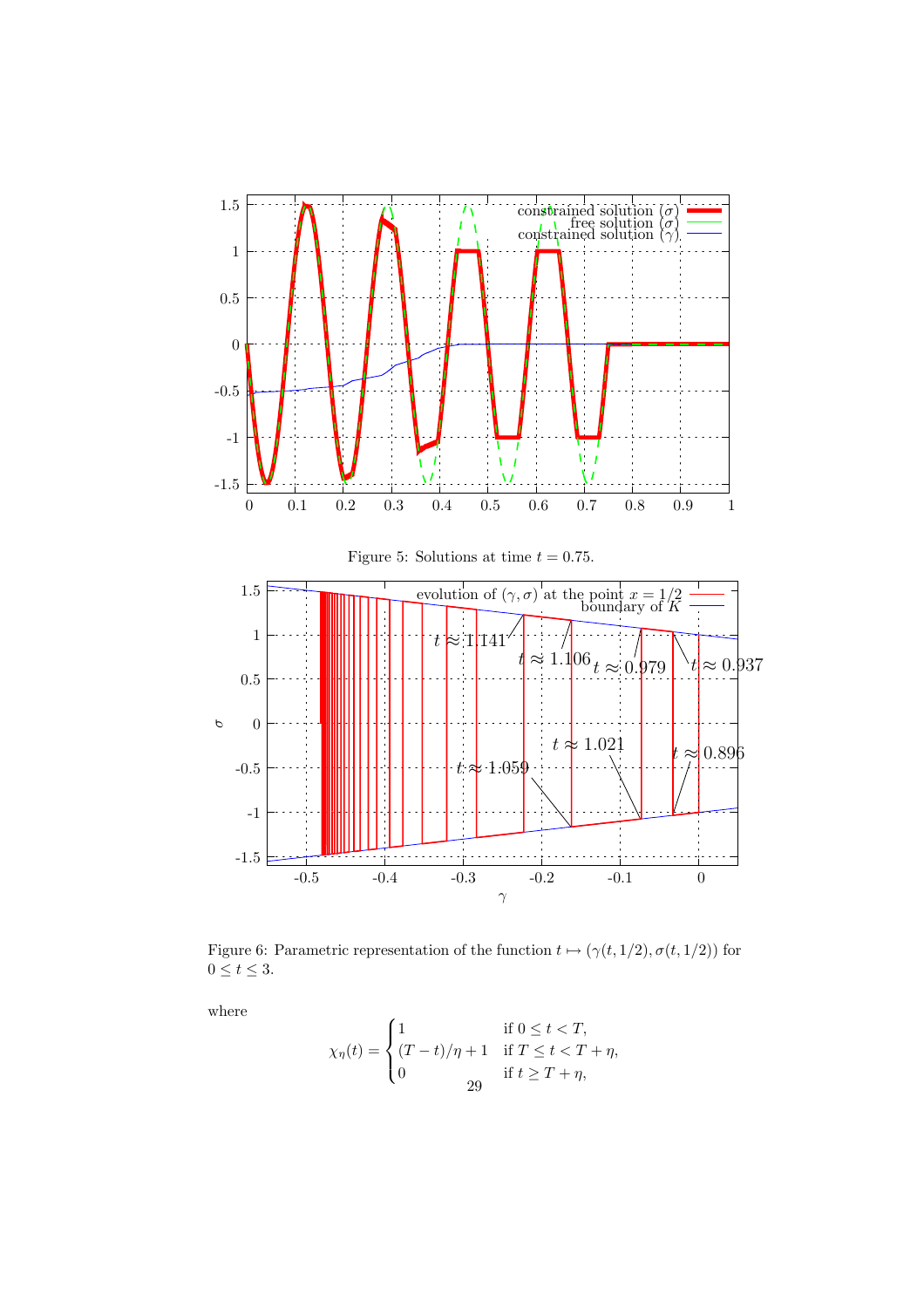$\omega_{\eta}(t,x) =$  $\sqrt{ }$  $\int$  $\overline{a}$ 1 if  $|x| \le r + L(T - t),$  $(r + L(T - t) - |x|)/\eta + 1$  if  $|x| \in r + L(T - t) + [0, \eta)$ , 0 if  $|x| \ge r + L(T - t) + \eta$ .

Passing to the limit  $\eta \to 0$  and since

$$
\langle u - \tilde{u}, A_i(u - \tilde{u}) \rangle \le L |u - \tilde{u}|^2,
$$
\n(59)

we obtain

$$
-\int_{|x|< r}|u_\varepsilon(T,x)-\kappa|^2\,dx+\int_{|x|< r+LT}|u^0-\kappa|^2\,dx\geq \frac{2}{\varepsilon}\int_A|P_Ku_\varepsilon-u_\varepsilon|^2\,dx\,dt
$$

where  $A = \{(t, x) \in [0, T] \times \mathbb{R}, |x| \leq r + L(T - t)\}\)$ , which is included in  $[0, T] \times$  $B(0,r)$ . Therefore, for all  $\kappa \in K$ ,

$$
\int_0^T \int_{|x|\n
$$
\leq \frac{\varepsilon}{2} \int_{|x|
$$
$$

where

$$
\overline{u^{0}} = \frac{1}{|B(0, r + LT)|} \int_{|x| < r + LT} u^{0}(x) dx
$$

since  $u^0 \in K$ . To conclude, it suffices to use the Poincaré-Wirtinger inequality

$$
\int_{|x| < r + LT} |u^0 - \overline{u^0}|^2 \, dx \leq C |u^0|_{H^1(B(0, r + LT))}^2,
$$

which finally provides (56).

Now, assume that the solution  $u_{\varepsilon}$  of the relaxation problem (2) converges in  $L^2$  to a function  $\bar{u}$  when  $\varepsilon$  tends to 0 (using a priori  $H^1$  bounds for instance). Then lemma 21 implies that  $\bar{u} \in K$ . Moreover, due to the properties of the projection  $P_K$ ,  $u_{\varepsilon}$  satisfies inequalities (6) for all  $\kappa \in K$  (see (58)) and so does  $\bar{u}$ . Therefore,  $\bar{u}$  is the weak constrained solution.

Acknowlegments. The first and the third authors have been partially supported by the LRC Manon (Modélisation et Approximation Numérique Orientées pour l'énergie Nucléaire – CEA/DM2S-LJLL).

### References

[1] F. Berthelin and F. Bouchut, Weak solutions for a hyperbolic system with unilateral constraint and mass loss, Ann. Inst. H. Poincaré Anal. Non Linéaire 20 (2003), 975–997.

and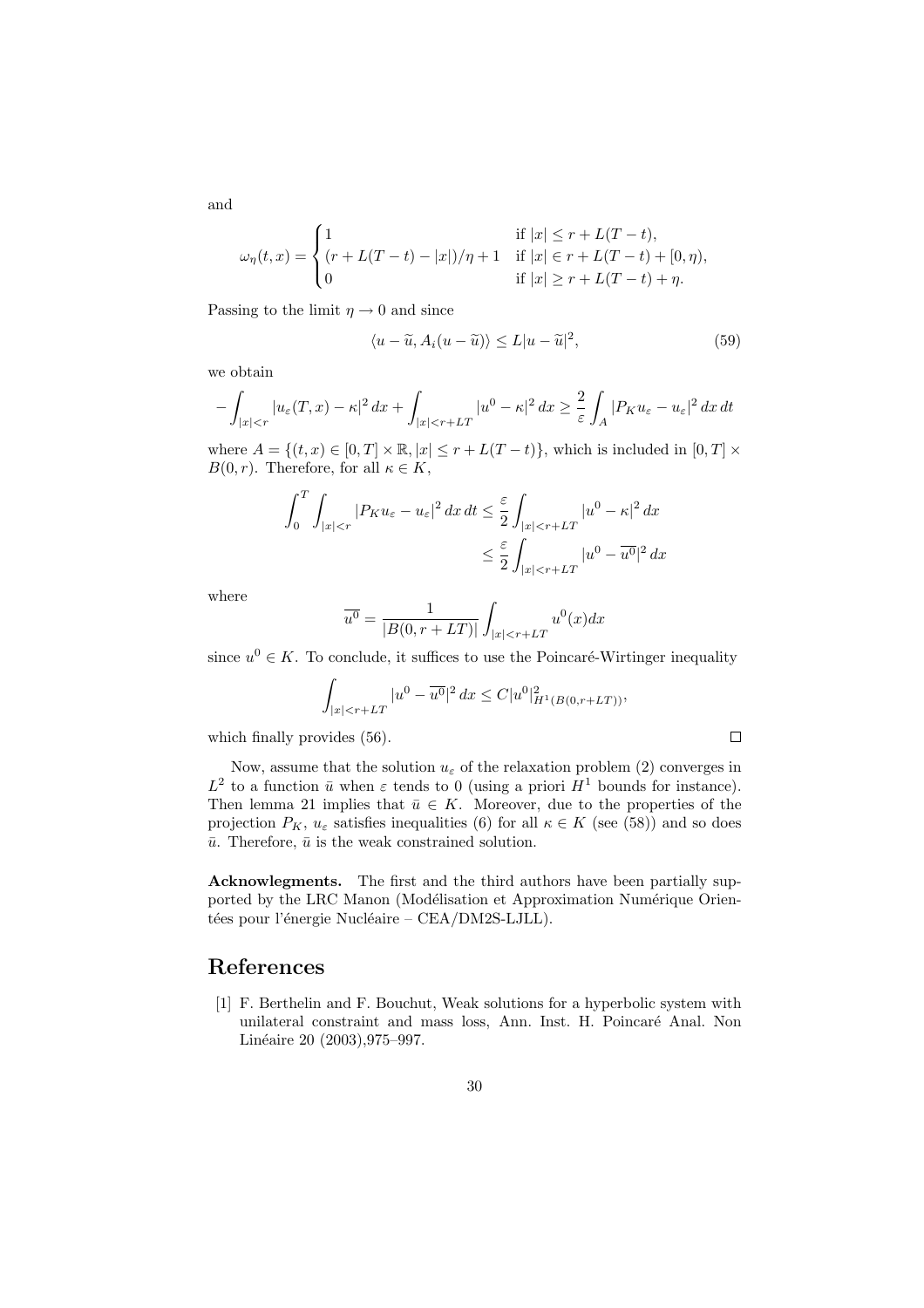- [2] G. Boillat and T. Ruggeri, Hyperbolic principal subsystems: entropy convexity and subcharacteristic conditions. Arch. Rational Mech. Anal. 137 (1997), no. 4, 305–320.
- [3] L. Brun, Introduction à la Thermodynamique des Matériaux, École Polytechnique, France, 1989.
- [4] C. Cancès and T. Gallouët, On the time continuity of entropy solutions, to appear in J. Evolution Eq. (arXiv:0812.4765v2).
- [5] G. Q. Chen, C. D. Levermore and T.-P. Liu, Hyperbolic conservation laws with stiff relaxation and entropy, Communications in Pure an Applied Mathematics, 787–830, 1994.
- [6] C. M. Dafermos. The entropy rate admissibility criterion for solutions of hyperbolic conservation laws. J. Differential Equations 14 (1973), 202–212.
- [7] G. Dal Maso, A. DeSimone, M. G. Mora and M. Morini, Arch. Ration. Mech. Anal., A vanishing viscosity approach to quasistatic evolution in plasticity with softening, Arch. Ration. Mech. Anal. 189 (2008), 469–544.
- [8] B. Després, A Geometrical Approach to Nonconservative Shocks and Elastoplastic Shocks. Volume 186, Number 2, pp. 275-308, 2007.
- [9] D. S. Drumheller, Introduction to wave propagation in nonlinear fluids and solids, Cambridge Press University, 1998.
- [10] G. Duvaut and J.-L. Lions, Inequalities in mechanics and physics, Berlin; New York: Springer-Verlag 219, 1976.
- [11] R. Eymard, T. Gallouët and R. Herbin, Finite volume methods, in Handbook of numerical analysis, Vol. VII, Handb. Numer. Anal., VII, North-Holland, Amsterdam, 2000, pp. 713–1020.
- [12] E. Godlewski and P.-A. Raviart, *Hyperbolic systems of conservation laws*, Paris Ellipse, 1991.
- [13] V. Jovanovic and C. Rohde, Finite-volume schemes for Friedrichs systems in multiple space dimensions: a priori and a posteriori error estimates. Numer. Methods Partial Differential Equations 21 (2005), no. 1, pp. 104–131.
- [14] S. N. Kruzhkov, First order quasilinear equations with several independent variables, Mat. Sb. (N.S.), 81 (1970), pp. 228–255.
- [15] A. G. Kulikovski, N. V. Pogorelov and A. Yu. Semenov, Mathematical aspects of numerical solution of hyperbolic systems, Chapman and Hall, Monographs and surveys in pure and applied mathematics, 118, 2001.
- [16] N. N. Kuznetsov, The accuracy of certain approximate methods for the computation of weak solutions of a first order quasilinear equation,  $\check{Z}$ . Vyčisl. Mat. i Mat. Fiz. 16 (1976), no. 6, 1489–1502, 1627.